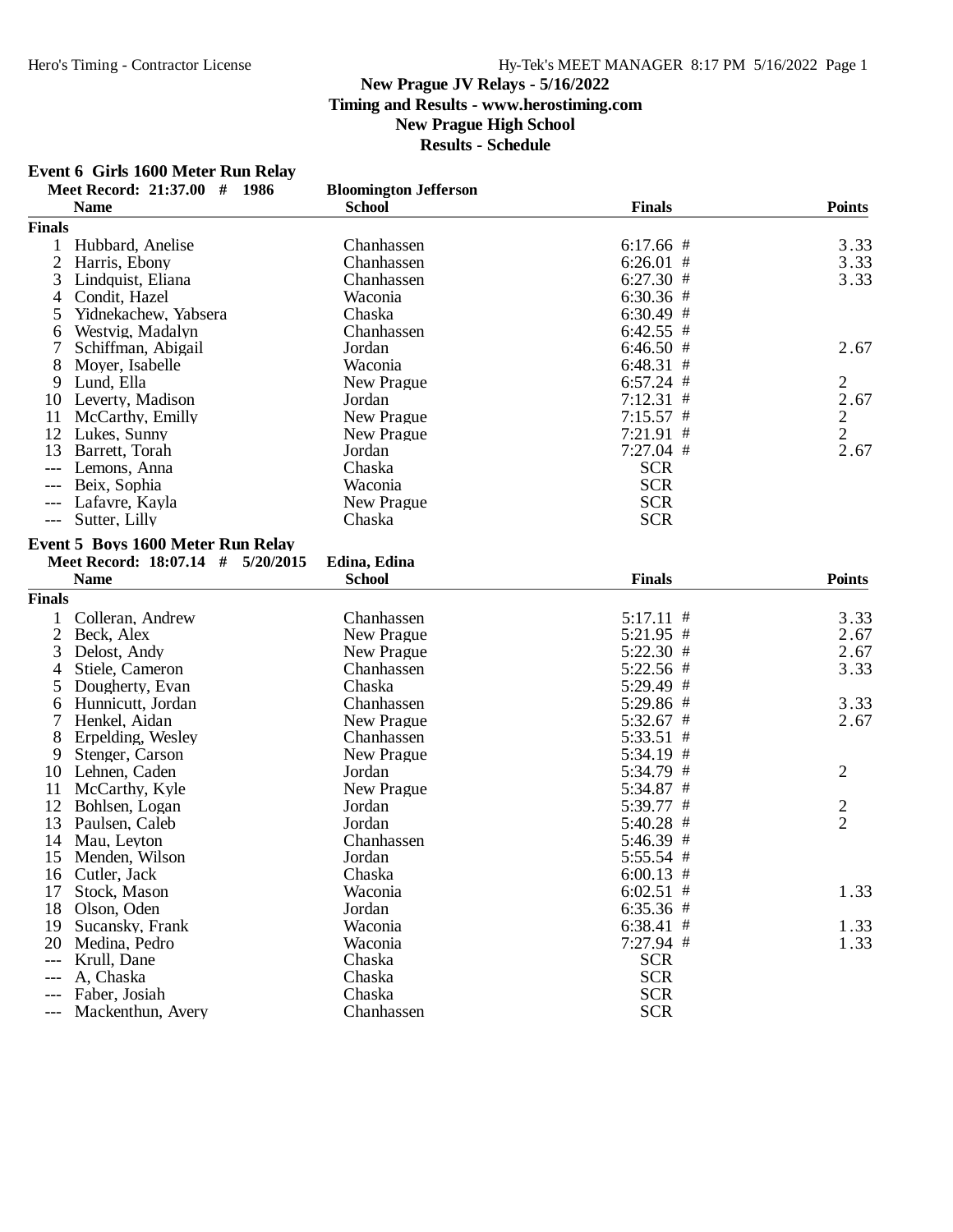**Timing and Results - www.herostiming.com**

## **New Prague High School**

|               | Finals  (Event 5 Boys 1600 Meter Run Relay)  |                      |                       |                   |                           |                         |
|---------------|----------------------------------------------|----------------------|-----------------------|-------------------|---------------------------|-------------------------|
|               | <b>Name</b>                                  | <b>School</b>        |                       | <b>Finals</b>     |                           | <b>Points</b>           |
|               | Nugent, Carlos                               | Chanhassen           |                       | <b>SCR</b>        |                           |                         |
|               | --- Riegert, Benjamin                        | Chanhassen           |                       | <b>SCR</b>        |                           |                         |
|               | Yidnekachew, Simone                          | Chaska               |                       | <b>SCR</b>        |                           |                         |
|               |                                              |                      |                       |                   |                           |                         |
|               | <b>Event 2 Girls 100 Meter Hurdles Relay</b> |                      |                       |                   |                           |                         |
|               | <b>Meet Record:</b><br>$46.76$ # 2004        | <b>Armstrong</b>     |                       |                   |                           |                         |
|               | <b>Name</b>                                  | <b>School</b>        |                       | <b>Finals</b>     | H#                        | <b>Points</b>           |
| <b>Finals</b> |                                              |                      |                       |                   |                           |                         |
| 1             | Tietz, Ruby                                  | New Prague           |                       | $18.10$ #         | $\overline{c}$            | 3.33                    |
| 2             | Johnson, Anika                               | New Prague           |                       | $18.55$ #         | $\overline{c}$            | 3.33                    |
| 3             | McBroom, Annie                               | New Prague           |                       | 19.33 #           | $\overline{c}$            | 3.33                    |
| 4             | Debol, Haydin                                | Jordan               |                       | 19.51 #           | $\overline{c}$            | 2                       |
| 5             | Wichmann, Karissa                            | Chanhassen           |                       | 19.97 #           | $\overline{c}$            | 2.67                    |
| 6             | Feuerhelm, Maya                              | Chanhassen           |                       | $20.15$ #         | $\overline{2}$            | 2.67                    |
|               | Hildebrand, Addison                          | Chanhassen           |                       | $20.19$ #         | 1                         | 2.67                    |
| 8             | Petersen, Kysa                               | Chanhassen           |                       | $20.87$ #         | $\overline{c}$            |                         |
| 9             | Peterson, Lauren                             | Chanhassen           |                       | $20.98$ #         | $\,1$                     |                         |
| 10            | Jacobs, Ellie                                | Chanhassen           |                       | $21.04$ #         | $\mathbf{1}$              |                         |
| 11            | Siemienas, Erin                              | Chaska               |                       | $21.05$ #         | $\overline{c}$            |                         |
|               | 12 Schmidt, Karis                            | Chanhassen           |                       | $21.07$ #         |                           |                         |
|               | 13 Berry, Rayna                              | Jordan               |                       | $21.36$ #         |                           | $\overline{\mathbf{c}}$ |
|               | 14 Hyatt, Victoria                           | Jordan               |                       | $21.37$ #         | 1                         | $\overline{2}$          |
|               | 15 Grack, Kendra                             | New Prague           |                       | 22.56 #           | 1                         |                         |
| $---$         | Trygestad, Iris                              | New Prague           |                       | <b>SCR</b>        | 1                         |                         |
|               |                                              |                      |                       |                   |                           |                         |
|               |                                              |                      |                       |                   |                           |                         |
|               | <b>Event 1 Boys 110 Meter Hurdles Relay</b>  |                      |                       |                   |                           |                         |
|               | <b>Meet Record:</b><br>$44.82$ # 2012        | <b>Kennedy</b>       |                       |                   |                           |                         |
|               | <b>Name</b>                                  | <b>School</b>        |                       | <b>Finals</b>     |                           | <b>Points</b>           |
| <b>Finals</b> |                                              |                      |                       |                   |                           |                         |
|               | 1 Brusseau, Bennett                          | New Prague           |                       | $18.90$ #         |                           |                         |
| 2             | Lorenz, Cooper                               | Jordan               |                       | $20.11$ #         |                           | 3.33                    |
| 3             | Bruggeman, Brody                             | Jordan               |                       | $20.21$ #         |                           | 3.33                    |
| 4             | Quale, Levi                                  | Chanhassen           |                       | $20.49$ #         |                           |                         |
| 5.            | Gustad, Loghan                               | Chanhassen           |                       | $20.77$ #         |                           |                         |
| 6             | Fritz, Jayden                                | Jordan               |                       | $21.56$ #         |                           | 3.33                    |
| 7             | Sanmoogan, Dimitri                           | Jordan               |                       | $21.74$ #         |                           |                         |
| $---$         | Schmidt, Ethan                               | Jordan               |                       | <b>SCR</b>        |                           |                         |
|               |                                              |                      |                       |                   |                           |                         |
|               | <b>Event 4 Girls 4x100 Meter Relay</b>       |                      |                       |                   |                           |                         |
|               | Meet Record: 49.45 # 2006                    | <b>Armstrong</b>     |                       |                   |                           |                         |
|               | <b>Team</b>                                  | <b>Relay</b>         |                       | <b>Finals</b>     | H#                        | <b>Points</b>           |
| <b>Finals</b> |                                              |                      |                       |                   |                           |                         |
|               | 1 New Prague                                 |                      |                       | 55.80             | 2                         | 10                      |
|               | 1) Barsness, Ava                             | 2) Quast, Olivia     | 3) Bawdon, Ellie      |                   | 4) Johnson, McKenzie      |                         |
|               | Chaska                                       |                      |                       | 56.52             |                           | 8                       |
|               | 1) Wackerfuss, Eleanor                       | 2) Owusu, Abigail    | 3) Schmitz, Ayla      |                   | 4) Simbeye, Ziwilani      |                         |
|               | Waconia                                      |                      |                       | 57.27             | 2                         | 6                       |
|               | 1) Schluck, Elle                             | 2) Grundhofer, Sofia | 3) Schweiger, Kaitlyn | 4) Wills, Natalie |                           |                         |
| 4             | Jordan<br>1) Galindo, Arihana                | 2) Grove, Daeton     | 3) Winters, Micah     | 58.61             | 2<br>4) Walkington, Keira | 4                       |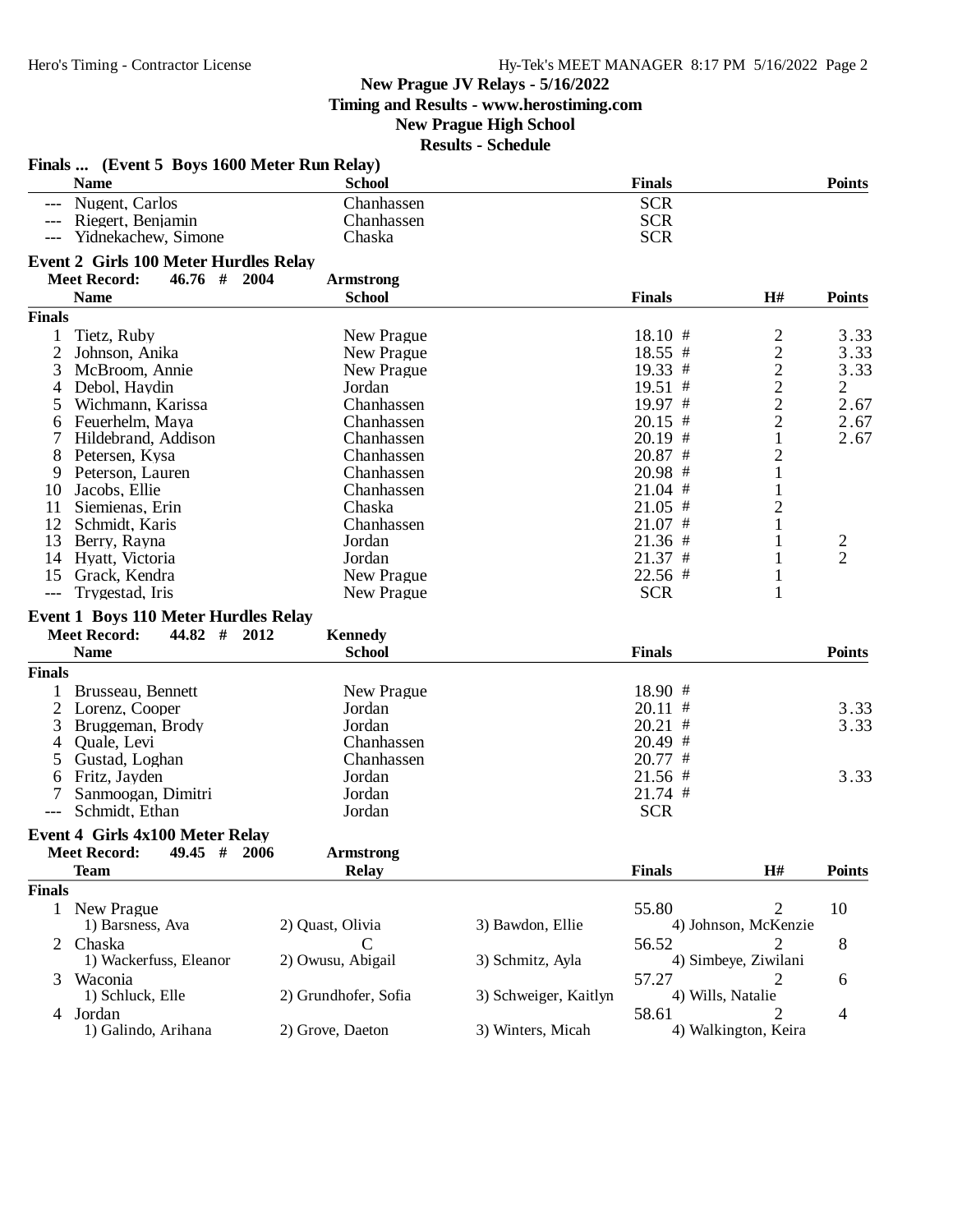## Hero's Timing - Contractor License Hy-Tek's MEET MANAGER 8:17 PM 5/16/2022 Page 3

#### **New Prague JV Relays - 5/16/2022**

**Timing and Results - www.herostiming.com**

## **New Prague High School**

|  |  |  | Finals  (Event 4 Girls 4x100 Meter Relay) |
|--|--|--|-------------------------------------------|
|--|--|--|-------------------------------------------|

|               | Finals  (Event 4 Girls 4x100 Meter Relay)<br><b>Team</b> | <b>Relay</b>                       |                                              | <b>Finals</b>           | H#                     | <b>Points</b>  |
|---------------|----------------------------------------------------------|------------------------------------|----------------------------------------------|-------------------------|------------------------|----------------|
|               | 5 Chaska                                                 | B                                  |                                              | 58.88                   | $\overline{2}$         |                |
|               | 1) Thompson, Anna                                        | 2) Schmidt, Ava                    | 3) Bigaouette, Isabelle                      | 4) Leak, Lydia          |                        |                |
| 6             | Chanhassen                                               |                                    |                                              | 59.40                   |                        | $\overline{2}$ |
|               | 1) Tregembo, Peyton                                      | 2) Feuerhelm, Maya                 | 3) Stroh, Molly                              |                         | 4) Tregembo, Josie     |                |
|               | 7 New Prague                                             | Ð                                  |                                              | 59.84                   | 1                      |                |
|               | 1) Savoie, Rylie                                         | 2) Nordrum, Tori                   | 3) Weiler, Savanah                           |                         | 4) Ophus, Karly        |                |
|               | 8 New Prague                                             | $\mathbf C$                        |                                              | 1:00.47                 |                        |                |
|               | 1) Casqueiro, Ana                                        | 2) Adamek, Kamryn                  | 3) Anderson, Lauren                          |                         | 4) Cavanaugh, Lydia    |                |
|               | 9 Jordan                                                 | B                                  |                                              | 1:00.60                 | 2                      |                |
|               | 1) Berry, Rayna                                          | 2) Burk, Victoria                  | 3) Johnson, Ambrie                           |                         | 4) Krause, Noelle      |                |
|               | 10 Waconia                                               | B                                  |                                              | 1:01.20                 |                        |                |
|               | 1) Schaefer, Amalia                                      | 2) Smith, Ashley                   | 3) Haas, Mallory                             |                         | 4) Rhode, Brooke       |                |
|               | 11 Chanhassen                                            | B                                  |                                              | 1:02.03                 |                        |                |
|               | 1) Cusik, Caplyn                                         | 2) Renney, Lydia                   | 3) Kersten, Vivianne                         |                         | 4) Myster, Lauren      |                |
|               | 12 Waconia                                               | C                                  |                                              | 1:02.16                 |                        |                |
|               | 1) Dammann, Alyssa                                       | 2) Pauly, Addison                  | 3) Gesinger, Elizabeth                       |                         | 4) Weitzenkamp, Peyton |                |
|               |                                                          |                                    |                                              |                         |                        |                |
|               | 13 Chaska                                                |                                    |                                              | 1:02.27                 | 2                      |                |
|               | 1) Dixey, Emma                                           | 2) Boyer, Chloe                    | 3) Soukgnindy, Sovanrachana 4) Frey, Jocelyn |                         |                        |                |
|               | 14 New Prague                                            | B                                  |                                              | 1:02.82                 |                        |                |
|               | 1) Flaskamp, Aubrey                                      | 2) Tupy, Brooke                    | 3) Musta, Naomi                              |                         | 4) Jirik, Mallory      |                |
| $---$         | Chaska                                                   | D                                  |                                              | <b>SCR</b>              |                        |                |
|               | 1) Wieland, Emery                                        | 2) Tardia, Maika                   | 3) Edison, Lydia                             | 4) Otto, Kaylee         |                        |                |
|               | <b>Event 3 Boys 4x100 Meter Relay</b>                    |                                    |                                              |                         |                        |                |
|               | <b>Meet Record:</b><br>$43.10$ # 2006                    | <b>Armstrong</b>                   |                                              |                         |                        |                |
|               | <b>Team</b>                                              | <b>Relay</b>                       |                                              | <b>Finals</b>           | H#                     | <b>Points</b>  |
| <b>Finals</b> |                                                          |                                    |                                              |                         |                        |                |
|               | 1 Chaska                                                 |                                    |                                              | 47.71                   | 2                      | 10             |
|               | 1) Wilson, Adam                                          | 2) Schmidt, Joshua                 | 3) Turner, Carson                            |                         | 4) Abdullahi, Mohamed  |                |
|               | 2 Chaska                                                 | B                                  |                                              | 48.19                   | 2                      |                |
|               | 1) Osborne, Ryker                                        | 2) Stavnaw, Aaron                  | 3) Stuewe, Evan                              |                         | 4) Knapper, Danzell    |                |
|               |                                                          |                                    |                                              |                         |                        |                |
|               | 3 New Prague                                             |                                    |                                              | 48.32                   | 2                      | 8              |
|               | 1) Josephson, Noah                                       | 2) Chromy, Cale                    | 3) Braith, Jackson                           | 4) Berger, Jack         |                        |                |
|               | 4 Chaska                                                 | E                                  |                                              | 49.74                   | 1                      |                |
|               | 1) A, Chaska                                             | 2) B, Chaska                       | 3) C, Chaska                                 | 4) D, Chaska            |                        |                |
|               | 5 Jordan                                                 |                                    |                                              | 51.57                   | 2                      | 6              |
|               | 1) Becker, Vladik                                        | 2) Fritz, Jayden                   | 3) Davis, Brayden                            |                         | 4) Lederle, Antonio    |                |
|               | 6 Waconia                                                |                                    |                                              | 51.78                   | $\overline{2}$         | 4              |
|               | 1) Buch, Joel                                            | 2) Swift, Charlie                  | 3) Kirkwold, Josh                            | 4) Doan, Ryan           |                        |                |
| 7             | Jordan                                                   | B                                  |                                              | 52.05                   | $\overline{c}$         |                |
|               | 1) Schmidt, Ethan                                        | 2) Eastman, Kobe                   | 3) Ortiz, Luis                               |                         | 4) Salzwedel, Noah     |                |
|               | 8 New Prague                                             | B                                  |                                              | 52.38                   |                        |                |
|               |                                                          |                                    |                                              | 4) Delost, Andy         |                        |                |
|               | 1) Woodgate, Carter                                      | 2) Solheid, Gavin                  | 3) Hemann, Drew                              |                         |                        |                |
| 9             |                                                          | C                                  |                                              |                         |                        |                |
|               | Chanhassen<br>1) Pattanashetty, Nischay                  | 2) Leatham, William                |                                              | 52.46                   | 4) Roemer, Dominic     | 2              |
|               |                                                          | D                                  | 3) Foshang, Mitchell                         |                         |                        |                |
|               | 10 Chaska                                                |                                    |                                              | 54.47                   |                        |                |
|               | 1) Harris, Fred                                          | 2) Fahler, Marshall<br>€           | 3) Dauwalter, Cullen                         |                         | 4) Gillette, Michael   |                |
| 11.           | Chaska                                                   |                                    |                                              | 54.73                   |                        |                |
|               | 1) Schneider, Ethan                                      | 2) Douglas, Jason                  | 3) Ingram, Patrick                           |                         | 4) Boonstra, Hunter    |                |
|               | 12 New Prague<br>1) Juenemann, Jericho                   | $\mathsf{C}$<br>2) Boulanger, Jake | 3) Barnes, Cayden                            | 59.50<br>4) White, Luke |                        |                |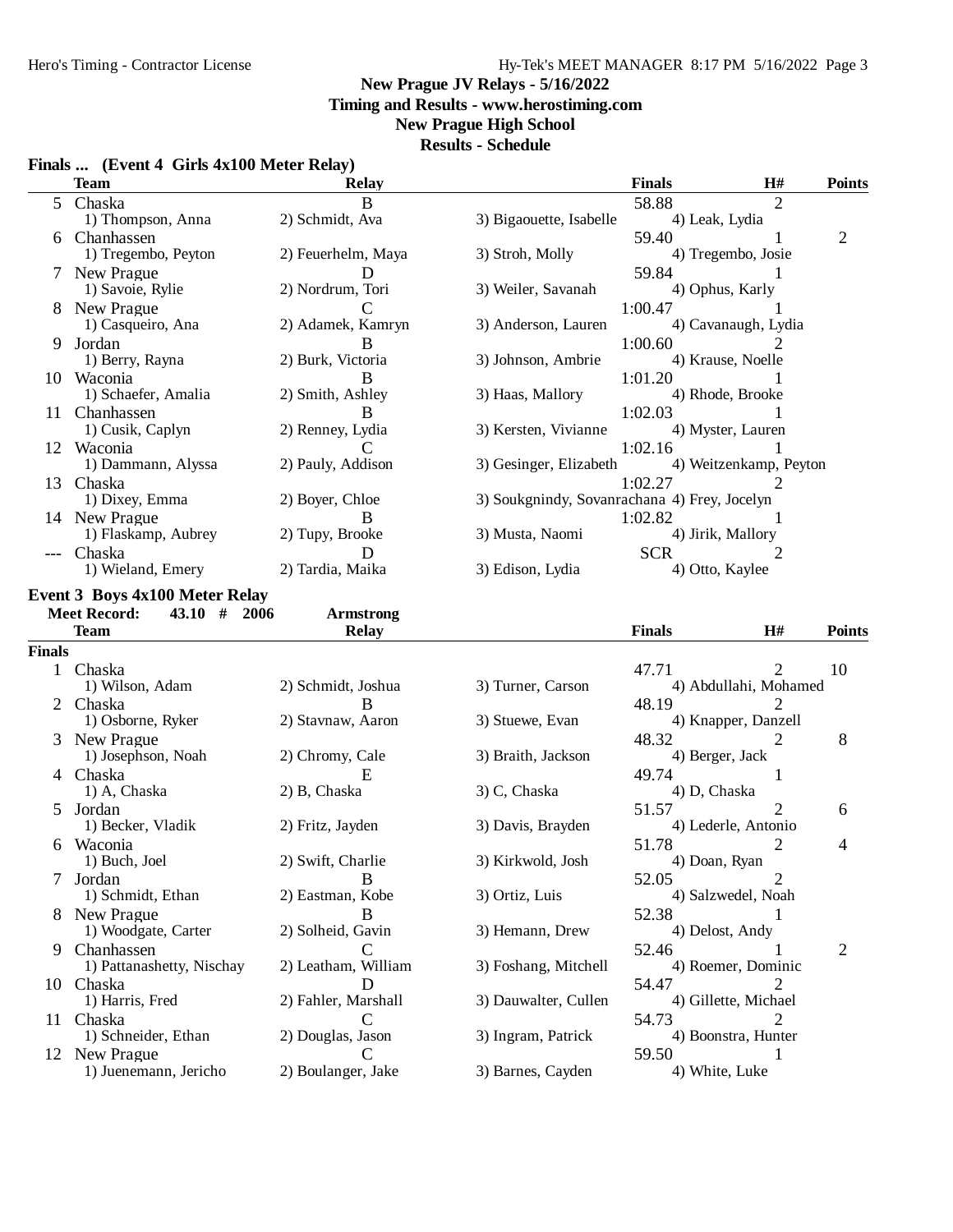**Timing and Results - www.herostiming.com**

## **New Prague High School**

|                   | Finals  (Event 3 Boys 4x100 Meter Relay)                               |                                            |                                                |                         |                                     |               |
|-------------------|------------------------------------------------------------------------|--------------------------------------------|------------------------------------------------|-------------------------|-------------------------------------|---------------|
|                   | <b>Team</b>                                                            | <b>Relay</b>                               |                                                | <b>Finals</b>           | H#                                  | <b>Points</b> |
|                   | Chanhassen                                                             |                                            |                                                | <b>SCR</b>              | 1                                   |               |
|                   | 1) Quale, Levi                                                         | 2) St Cyr, Cohen                           | 3) Klein, Jack                                 |                         | 4) Ahlness, Jordan                  |               |
|                   | Chanhassen<br>1) Brolin, Jesse                                         | В<br>2) Flahaven, Ethan                    | 3) Christl, Brock                              | <b>SCR</b>              | 4) Huntley, Connor                  |               |
|                   | <b>Event 36 Girls 4x100 Meter Relay Throwers</b>                       |                                            |                                                |                         |                                     |               |
|                   | <b>Team</b>                                                            | <b>Relay</b>                               |                                                | <b>Finals</b>           |                                     | <b>Points</b> |
| <b>Finals</b>     |                                                                        |                                            |                                                |                         |                                     |               |
| $\mathbf{1}$      | Jordan                                                                 |                                            |                                                | 1:04.23                 |                                     | 10            |
|                   | 2 New Prague                                                           |                                            |                                                | 1:07.57                 |                                     | 8             |
|                   | <b>Event 37 Boys 4x100 Meter Relay Throwers</b>                        |                                            |                                                |                         |                                     |               |
|                   | <b>Team</b>                                                            | <b>Relay</b>                               |                                                | <b>Finals</b>           |                                     | <b>Points</b> |
| <b>Finals</b>     |                                                                        |                                            |                                                |                         |                                     |               |
| $\mathbf{1}$<br>2 | Jordan<br>Chanhassen                                                   |                                            |                                                | 55.97<br>1:00.95        |                                     | 10            |
|                   |                                                                        |                                            |                                                |                         |                                     | 8             |
|                   | <b>Event 18 Girls 800 Sprint Medley</b><br>Meet Record: 1:51.34 # 2004 |                                            |                                                |                         |                                     |               |
|                   | <b>Team</b>                                                            | <b>Bloomington Kennedy</b><br><b>Relay</b> |                                                | <b>Finals</b>           | H#                                  | <b>Points</b> |
| <b>Finals</b>     |                                                                        |                                            |                                                |                         |                                     |               |
|                   | 1 New Prague                                                           | $\mathcal{C}$                              |                                                | 2:10.35                 | 2                                   | 10            |
|                   | 1) Falconer, JuliAnn                                                   | 2) Schoenbauer, Maria                      | 3) Birkholtz, Lily                             | 4) Feit, Teva           |                                     |               |
|                   | 2 Jordan                                                               |                                            |                                                | 2:14.69                 | $\overline{2}$                      | 8             |
|                   | 1) Walkington, Keira                                                   | 2) Winters, Micah                          | 3) Galindo, Arihana                            |                         | 4) Grove, Daeton                    |               |
|                   | New Prague                                                             | B                                          |                                                | 2:14.72                 |                                     |               |
| 4                 | 1) Hongerholt, Sophie<br>Waconia                                       | 2) Walsh, Erica                            | 3) Hanzel, Ella                                | 2:14.94                 | 4) Metzdorff, Sophia                | 6             |
|                   | 1) Schluck, Elle                                                       | 2) Grundhofer, Sofia                       | 3) Wills, Natalie                              |                         | 4) Laumann, Mackayla                |               |
| 5                 | Chanhassen                                                             |                                            |                                                | 2:15.05                 | 2                                   | 4             |
|                   | 1) Tregembo, Peyton                                                    | 2) Kersten, Vivianne                       | 3) Gellner, Mataya                             |                         | 4) Burke, Tessa                     |               |
|                   | 6 New Prague                                                           |                                            |                                                | 2:16.13                 |                                     |               |
|                   | 1) Johnson, McKenzie                                                   | 2) Quast, Olivia                           | 3) Musta, Naomi                                |                         | 4) Schellin, Anna                   |               |
|                   | Chanhassen<br>1) Hildebrand, Addison                                   | B<br>2) Cusik, Caplyn                      | 3) Moger, Kailee                               | 2:17.72<br>4) Joos, Ava | 2                                   |               |
|                   | 8 Chaska                                                               |                                            |                                                | 2:17.81                 | $\overline{2}$                      | 2             |
|                   | 1) Boyer, Chloe                                                        | 2) Dixey, Emma                             | 3) Soukgnindy, Sovanrachana 4) Willems, Kaelyn |                         |                                     |               |
| 9                 | New Prague                                                             | D                                          |                                                | 2:18.04                 |                                     |               |
|                   | 1) Kraft, Natalie                                                      | 2) Johnson, MaKenna                        | 3) Plaisance, Peyton                           |                         | 4) Motz, Carley                     |               |
|                   | 10 Waconia<br>1) Pauly, Addison                                        | B<br>2) Denysyuk, Dianna                   | 3) Haas, Mallory                               | 2:34.85                 | $\overline{2}$<br>4) Sheldon, Avery |               |
|                   | 11 Jordan                                                              | В                                          |                                                | 2:36.83                 | 2                                   |               |
|                   | 1) Borowicz, Savannah                                                  | 2) Johnson, Ambrie                         | 3) McBride, Zoe                                |                         | 4) Leverty, Madison                 |               |
|                   | <b>Event 17 Boys 800 Sprint Medley</b>                                 |                                            |                                                |                         |                                     |               |
|                   | Meet Record: 1:35.16 # 1986                                            | <b>Armstrong</b>                           |                                                |                         |                                     |               |
|                   | <b>Team</b>                                                            | <b>Relay</b>                               |                                                | <b>Finals</b>           | H#                                  | <b>Points</b> |
| <b>Finals</b>     |                                                                        |                                            |                                                |                         |                                     |               |
|                   | 1 Chaska                                                               |                                            |                                                | 1:45.69                 | 2                                   | 10            |
|                   | 1) George, Simon                                                       | 2) Butler, Davion                          | 3) Turner, Reese                               |                         | 4) Kolbow, Chase                    |               |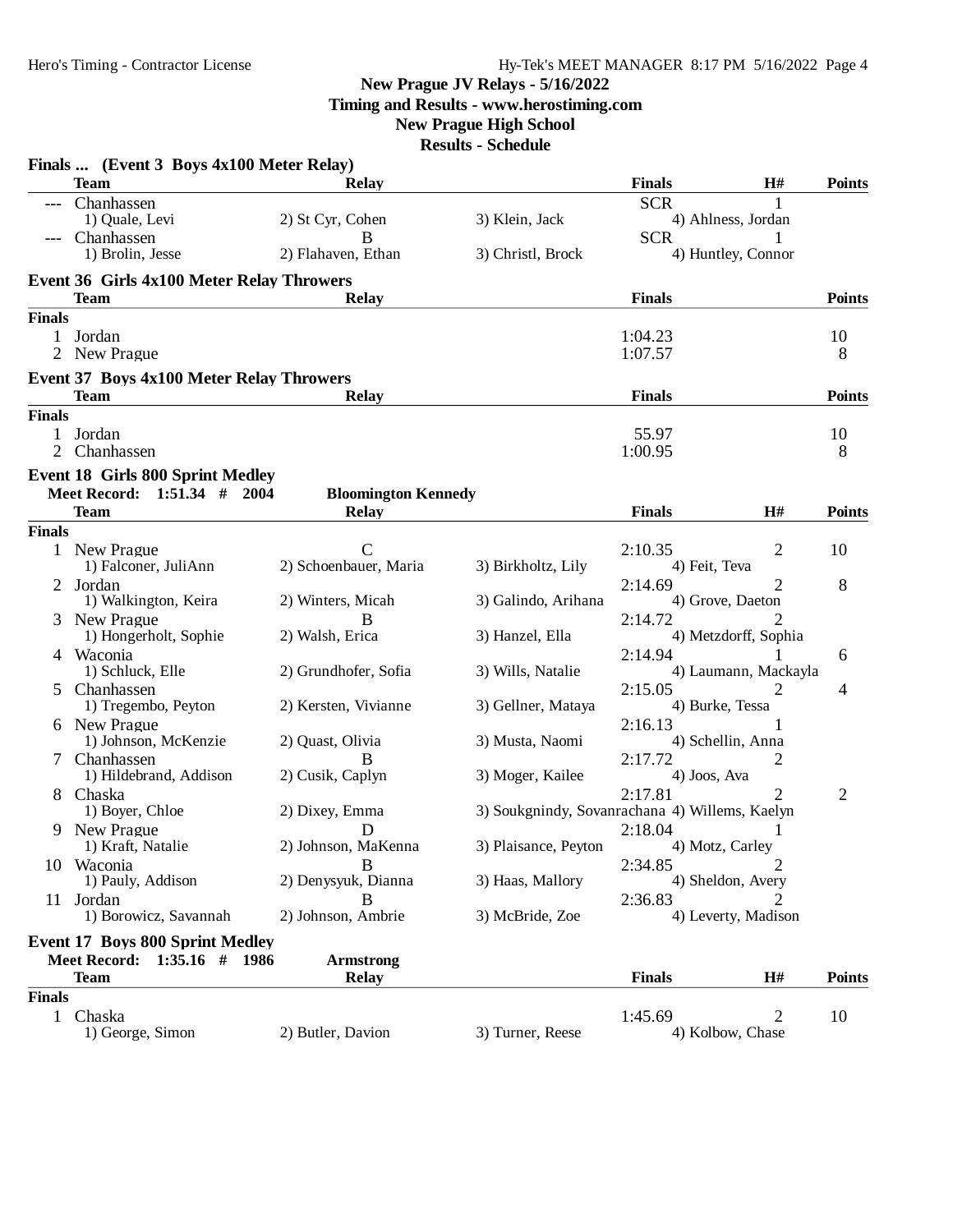## Hy-Tek's MEET MANAGER 8:17 PM 5/16/2022 Page 5

#### **New Prague JV Relays - 5/16/2022**

**Timing and Results - www.herostiming.com**

#### **New Prague High School**

#### **Results - Schedule**

## **Finals ... (Event 17 Boys 800 Sprint Medley)**

|                     | <b>Team</b>                                   | <b>Relay</b>            |                      | <b>Finals</b>  | $\mathbf{H}^{\#}$       | <b>Points</b>  |
|---------------------|-----------------------------------------------|-------------------------|----------------------|----------------|-------------------------|----------------|
|                     | 2 New Prague                                  |                         |                      | 1:52.12        | $\overline{2}$          | 8              |
|                     | 1) Serrano, Antonio                           | 2) Pahl, Grant          | 3) Eischens, Maxim   | 4) King, Ryan  |                         |                |
| 3                   | Chanhassen                                    | B                       |                      | 1:52.54        | $\overline{2}$          | 6              |
|                     | 1) Brolin, Jesse                              | 2) Christl, Brock       | 3) Foshang, Mitchell |                | 4) Nugent, Carlos       |                |
|                     | 4 Jordan                                      |                         |                      | 1:53.26        | 2                       | 4              |
|                     | 1) Rasmussen, Brandon                         | 2) Thach, Wade          | 3) Zarate, Alan      | 4) Major, Ian  |                         |                |
| 5.                  | Waconia                                       |                         |                      | 1:56.07        | $\overline{2}$          | $\overline{2}$ |
|                     | 1) Buch, Joel                                 | 2) Doan, Ryan           | 3) Swift, Charlie    | 4) Dubay, Gabe |                         |                |
|                     | 6 Waconia                                     | $\mathcal{C}$           |                      | 1:57.30        |                         |                |
|                     | 1) McMerty, Jackson                           | 2) Kearney, Alex        | 3) Thor, Jack        |                | 4) Predovich, Noah      |                |
| 7                   | Chaska                                        | B                       |                      | 2:06.46        | 1                       |                |
|                     | 1) A, Chaska                                  | 2) B, Chaska            | 3) C, Chaska         | 4) D, Chaska   |                         |                |
|                     | Waconia                                       | В                       |                      | 2:11.36        |                         |                |
|                     | 1) Medina, Pedro                              | 2) Jager, Jace          | 3) Revollo, Anthony  |                | 4) Steffen, Charlie     |                |
|                     | Chanhassen                                    |                         |                      | <b>SCR</b>     | 2                       |                |
|                     | 1) Burke, Braden                              | 2) Weinandt, Ethan      | 3) Schmidt, Josiah   |                | 4) Shirley, William     |                |
|                     |                                               |                         |                      |                |                         |                |
|                     | <b>Event 16 Girls 300 Meter Hurdles Relay</b> |                         |                      |                |                         |                |
|                     | Meet Record: 2:23.50 # 1987                   | <b>Jefferson</b>        |                      |                |                         |                |
|                     | <b>Name</b>                                   | <b>School</b>           |                      | <b>Finals</b>  | H#                      | <b>Points</b>  |
| Finals              |                                               |                         |                      |                |                         |                |
| 1                   | Savoie, Rylie                                 | New Prague              |                      | 54.03 #        | $\overline{\mathbf{c}}$ | 3.33           |
| $\overline{c}$      | McBroom, Annie                                | New Prague              |                      | 54.25 #        |                         | 3.33           |
| 3                   | Johnson, Anika                                | New Prague              |                      | 54.27 #        | $2222$<br>$222$         | 3.33           |
| 4                   | Rhode, Brooke                                 | Waconia                 |                      | 57.02 #        |                         | 2.67           |
| 5                   | Siemienas, Erin                               | Chaska                  |                      | 57.06 #        |                         |                |
| 6                   | Feuerhelm, Maya                               | Chanhassen              |                      | 58.39 #        |                         |                |
| 7                   | Langeberg, Hannah                             | New Prague              |                      | 58.61 #        |                         |                |
| 8                   | Hildebrand, Addison                           | Chanhassen              |                      | 59.46 #        | $\mathbf{1}$            |                |
| 9                   | Hyatt, Victoria                               | Jordan                  |                      | $1:00.65$ #    |                         |                |
| 10                  | Debol, Haydin                                 | Jordan                  |                      | $1:01.46$ #    |                         |                |
| 11                  | Wills, Nicole                                 | Waconia                 |                      | $1:01.76$ #    | 1                       | 2.67           |
| 12                  | Schaefer, Amalia                              | Waconia                 |                      | $1:01.83$ #    | 1                       | 2.67           |
| 13                  | Grack, Kendra                                 | New Prague              |                      | $1:06.14$ #    | $\mathbf{1}$            |                |
|                     | Wichmann, Karissa                             | Chanhassen              |                      | <b>SCR</b>     | $\overline{c}$          |                |
| $\qquad \qquad - -$ | Schmidt, Karis                                | Chanhassen              |                      | <b>SCR</b>     | $\mathbf{1}$            |                |
|                     |                                               |                         |                      |                |                         |                |
|                     | <b>Event 15 Boys 300 Meter Hurdles Relay</b>  |                         |                      |                |                         |                |
|                     | <b>Meet Record:</b><br>$2:03.43$ #            | 1991<br><b>Irondale</b> |                      |                |                         |                |
|                     | <b>Name</b>                                   | <b>School</b>           |                      | <b>Finals</b>  | H#                      | <b>Points</b>  |
| Finals              |                                               |                         |                      |                |                         |                |
| $\mathbf{1}$        | Schneider, Ethan                              | Chaska                  |                      | 46.36 #        | $\frac{2}{2}$           |                |
| $\overline{c}$      | Weinandt, Ethan                               | Chanhassen              |                      | 50.44 #        |                         | 3.33           |
| 3                   | Brusseau, Bennett                             | New Prague              |                      | 51.15 #        |                         | 2.67           |
| 4                   | Burke, Braden                                 | Chanhassen              |                      | 52.76 #        | $\frac{2}{2}$           | 3.33           |
| 5                   | Quale, Levi                                   | Chanhassen              |                      | 52.79 #        |                         | 3.33           |
| 6                   | Bruggeman, Brody                              | Jordan                  |                      | 52.91 #        | $\mathbf{1}$            |                |
| 7                   | Woodgate, Carter                              | New Prague              |                      | 54.62 #        | $\mathbf{1}$            | 2.67           |
| 8                   | Halvorson, Owen                               | Jordan                  |                      | 55.59 #        | $\overline{c}$          |                |
| 9                   | Solheid, Gavin                                | New Prague              |                      | 58.18 #        | 1                       | 2.67           |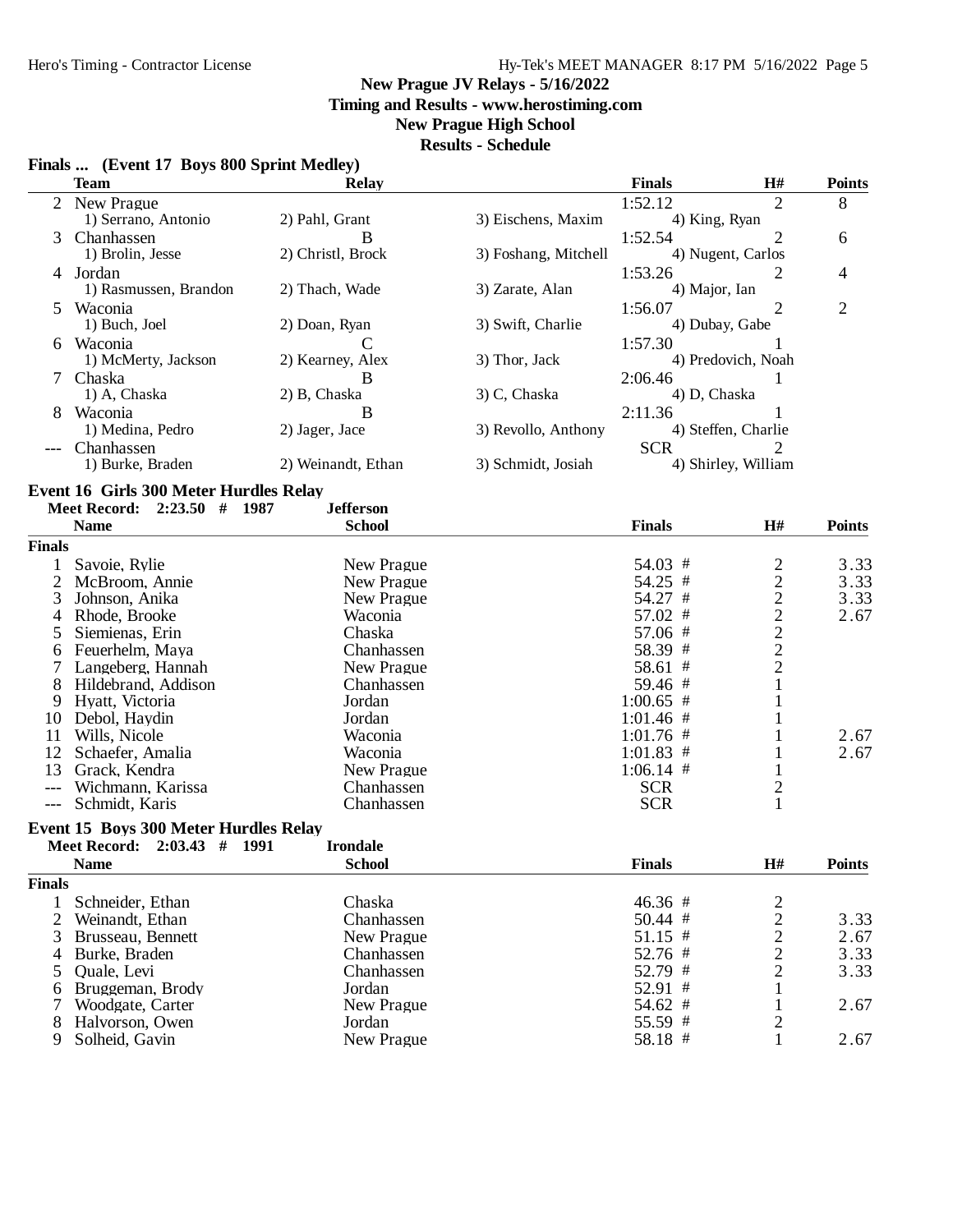**Timing and Results - www.herostiming.com**

## **New Prague High School**

|                | Finals  (Event 15 Boys 300 Meter Hurdles Relay)<br><b>Name</b> | <b>School</b>     | <b>Finals</b> | H#                                         | <b>Points</b>  |
|----------------|----------------------------------------------------------------|-------------------|---------------|--------------------------------------------|----------------|
|                | 10 Barnett, Elias                                              | Chaska            | $1:03.48$ #   | $\mathbf{1}$                               |                |
|                | --- Gustad, Loghan                                             | Chanhassen        | <b>SCR</b>    |                                            |                |
| $---$          | Sanmoogan, Dimitri                                             | Jordan            | <b>SCR</b>    | $\frac{2}{2}$                              |                |
|                | Event 12 Girls 800 Meter Run Relay                             |                   |               |                                            |                |
|                | Meet Record: 4:04.79 # 1986                                    | <b>Minnetonka</b> |               |                                            |                |
|                | <b>Name</b>                                                    | <b>School</b>     | <b>Finals</b> | H#                                         | <b>Points</b>  |
| <b>Finals</b>  |                                                                |                   |               |                                            |                |
|                | 1 Lindquist, Eliana                                            | Chanhassen        | $2:47.02$ #   | $\overline{c}$                             | 3.33           |
| $\overline{2}$ | Burke, Tessa                                                   | Chanhassen        | 2:48.92 #     |                                            | 3.33           |
| 3              | Harris, Ebony                                                  | Chanhassen        | $2:50.96$ #   | $\frac{2}{2}$                              | 3.33           |
| 4              | Dooley, Addison                                                | Chaska            | $2:54.46$ #   |                                            | 2.67           |
| 5              | Mazhary, Summer                                                | Chaska            | $2:54.62$ #   | $\begin{array}{c} 2 \\ 2 \\ 2 \end{array}$ | 2.67           |
| 6              | Feit, Teva                                                     | New Prague        | $2:55.46$ #   |                                            | 2              |
|                | Berkas, Kelsey                                                 | Chaska            | $2:56.00$ #   |                                            | 2.67           |
| 8              | Hanzel, Ella                                                   | New Prague        | $2:59.35$ #   | $\overline{2}$                             | $\overline{2}$ |
| 9              | Schiffman, Abigail                                             | Jordan            | $3:00.62$ #   | 1                                          |                |
|                | 10 Cavanaugh, Lydia                                            | New Prague        | $3:00.88$ #   | 1                                          | 2              |
|                |                                                                |                   | $3:01.87$ #   |                                            |                |
|                | 11 Frey, Jocelyn<br>12 Holm, Karli                             | Chaska<br>Waconia |               |                                            | 1.33           |
|                |                                                                |                   | $3:02.12$ #   | 1                                          |                |
| 13             | Lemons, Anna                                                   | Chaska            | $3:04.56$ #   | 1                                          |                |
|                | 14 Westvig, Madalyn                                            | Chanhassen        | $3:06.65$ #   | 2                                          |                |
|                | 15 Hughes, Hanna                                               | Waconia           | $3:15.17$ #   | 1                                          | 1.33           |
|                | 16 Smith, Katelyn                                              | Waconia           | $3:20.72$ #   | $\overline{2}$                             | 1.33           |
| 17             | Sullivan, Nevaeh                                               | Jordan            | $3:20.82$ #   |                                            |                |
|                | 18 Kohler, Haileigh                                            | Chanhassen        | $3:28.08$ #   |                                            |                |
| 19             | Fults, Madeline                                                | Chaska            | $3:32.11$ #   | $\mathbf{1}$                               |                |
|                | --- Gellner, Mataya                                            | Chanhassen        | <b>SCR</b>    | $\frac{2}{2}$                              |                |
| $---$          | Sutter, Lilly                                                  | Chaska            | <b>SCR</b>    |                                            |                |
| $---$          | Yidnekachew, Yabsera                                           | Chaska            | <b>SCR</b>    | $\overline{2}$                             |                |
|                | Event 11 Boys 800 Meter Run Relay                              |                   |               |                                            |                |
|                | Meet Record: 3:35.47 # 2005                                    | <b>Shakopee</b>   |               |                                            |                |
|                | <b>Name</b>                                                    | <b>School</b>     | <b>Finals</b> | H#                                         | <b>Points</b>  |
| <b>Finals</b>  |                                                                |                   |               |                                            |                |
|                | 1 Rosemeier, Aidan                                             | New Prague        | $2:17.04$ #   | $\overline{c}$                             | 2.67           |
| 2              | Heimdahl, Grant                                                | Chanhassen        | $2:17.71$ #   |                                            | 3.33           |
|                | 3 Harms, Everett                                               | New Prague        | $2:20.46$ #   | $\frac{2}{2}$                              | 2.67           |
|                | 4 Nugent, Carlos                                               | Chanhassen        | $2:20.50$ #   | $\overline{c}$                             | 3.33           |
|                | 5 Colleran, Andrew                                             | Chanhassen        | $2:22.33$ #   | 2                                          | 3.33           |
|                | 6 Bellmont, Nathan                                             | Chaska            | $2:23.73$ #   | $\overline{c}$                             | $\overline{2}$ |
|                | Beck, Alex                                                     | New Prague        | $2:25.97$ #   | 1                                          | 2.67           |
|                | 8 Demarre, Xavier                                              | Chaska            | $2:27.91$ #   | 2                                          | $\overline{2}$ |
|                | 9 Henkel, Aidan                                                | New Prague        | $2:28.57$ #   | 1                                          |                |
|                | 10 McMerty, Jackson                                            | Waconia           | $2:28.90$ #   | 1                                          | 1.33           |
|                | 11 Kearney, Alex                                               | Waconia           | $2:29.29$ #   |                                            | 1.33           |
|                | 12 Hemann, Drew                                                | New Prague        | $2:30.09$ #   | $\overline{c}$                             |                |
|                | 13 Johnson, Evan                                               | Chaska            | 2:33.79 #     | 2                                          | 2              |
|                |                                                                |                   |               |                                            |                |
|                | 14 Juenemann, Gabriel                                          | New Prague        | $2:35.64$ #   | 1                                          |                |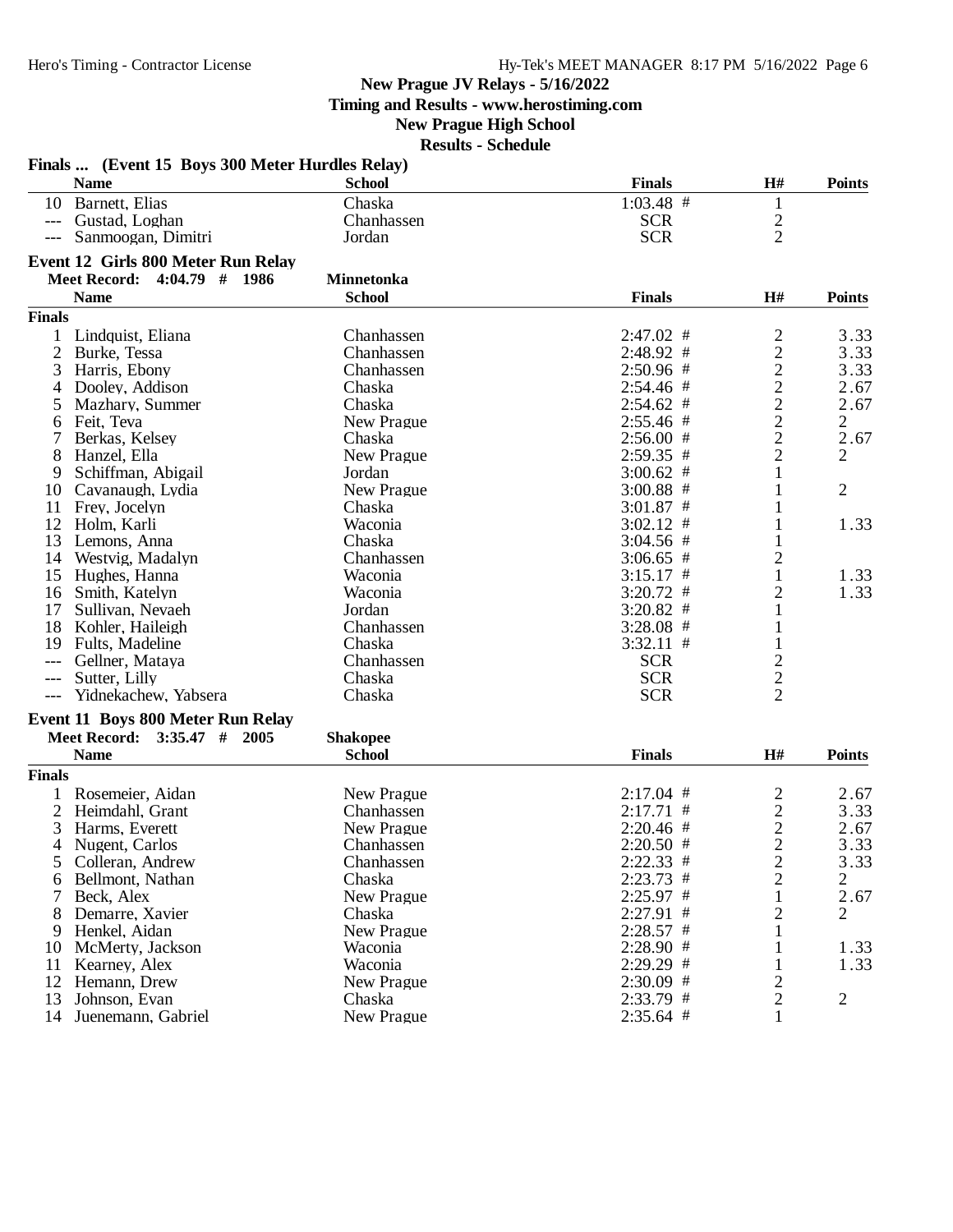**Timing and Results - www.herostiming.com**

## **New Prague High School**

|               | Finals  (Event 11 Boys 800 Meter Run Relay) |                                    |                       |               |                       |                |
|---------------|---------------------------------------------|------------------------------------|-----------------------|---------------|-----------------------|----------------|
|               | <b>Name</b>                                 | <b>School</b>                      |                       | <b>Finals</b> | H#                    | <b>Points</b>  |
|               | 15 Mau, Leyton                              | Chanhassen                         |                       | $2:36.03$ #   | $\mathbf{1}$          |                |
|               | 16 Lehnen, Caden                            | Jordan                             |                       | $2:36.20$ #   | $\overline{c}$        |                |
|               | 17 Predovich, Sam                           | Waconia                            |                       | $2:36.31$ #   | $\mathbf{1}$          | 1.33           |
| 18            | Hyer, Cullen                                | Jordan                             |                       | $2:37.72$ #   | $\overline{c}$        |                |
| 19            | Lemons, Josiah                              | Chaska                             |                       | 2:45.78 #     | $\overline{2}$        |                |
| 20            | Davis, Gavin                                | New Prague                         |                       | 2:47.99 #     | 1                     |                |
| 21            | Zachrison, Ryan                             | Chaska                             |                       | $2:59.92$ #   | 1                     |                |
| 22            | Haydock, Chase                              | Chanhassen                         |                       | $3:09.69$ #   | 1                     |                |
|               | <b>Event 8 Girls 4x200 Meter Relay</b>      |                                    |                       |               |                       |                |
|               | Meet Record: 1:44.54 #                      | 2004<br><b>Bloomington Kennedy</b> |                       |               |                       |                |
|               | <b>Team</b>                                 | <b>Relay</b>                       |                       | <b>Finals</b> | H#                    | <b>Points</b>  |
| <b>Finals</b> |                                             |                                    |                       |               |                       |                |
|               |                                             |                                    |                       |               |                       |                |
| $\mathbf{1}$  | Chaska                                      |                                    |                       | 2:00.65       | $\overline{2}$        | 10             |
|               | 1) Godin, Abigail                           | 2) Schmidt, Ava                    | 3) Thompson, Anna     |               | 4) Leak, Lydia        |                |
| 2             | New Prague                                  | E                                  |                       | 2:01.22       |                       | 8              |
|               | 1) Casqueiro, Ana                           | 2) Adamek, Kamryn                  | 3) Anderson, Lauren   |               | 4) Hongerholt, Sophie |                |
| 3             | Chanhassen                                  |                                    |                       | 2:02.66       | 2                     | 6              |
|               | 1) Kersten, Vivianne                        | 2) Stroh, Molly                    | 3) Gellner, Mataya    |               | 4) Hauck, Josie       |                |
|               | 4 New Prague                                | D                                  |                       | 2:03.78       |                       |                |
|               | 1) Ophus, Karly                             | 2) Kraft, Natalie                  | 3) Weiler, Savanah    |               | 4) Nordrum, Tori      |                |
| 5             | Waconia                                     |                                    |                       | 2:05.88       | 2                     | 4              |
|               | 1) Gesinger, Elizabeth                      | 2) Sheldon, Avery                  | 3) Schweiger, Kaitlyn |               | 4) Laumann, Mackayla  |                |
|               | 6 New Prague                                |                                    |                       | 2:06.10       |                       |                |
|               | 1) Bruegger, Ava                            | 2) Quast, Olivia                   | 3) Bawdon, Ellie      |               | 4) Johnson, McKenzie  |                |
|               | New Prague                                  | B                                  |                       | 2:06.21       | 2                     |                |
|               | 1) Falconer, JuliAnn                        | 2) Schoenbauer, Maria              | 3) Birkholtz, Lily    |               | 4) Johnson, MaKenna   |                |
| 8             | Jordan                                      |                                    |                       | 2:06.62       | 2                     | $\overline{2}$ |
|               | 1) Galindo, Arihana                         | 2) Grove, Daeton                   | 3) Berry, Rayna       |               | 4) Burk, Victoria     |                |
|               | 9 New Prague                                | F                                  |                       | 2:09.67       | 1                     |                |
|               | 1) Grack, Kendra                            | 2) Musta, Naomi                    | 3) Flaskamp, Aubrey   |               | 4) Tupy, Brooke       |                |
|               | 10 New Prague                               | H                                  |                       | 2:12.76       | 1                     |                |
|               | 1) Lukes, Sunny                             | 2) Lund, Ella                      | 3) McCarthy, Emilly   |               | 4) Feit, Teva         |                |
|               | 11 New Prague                               | $\overline{C}$                     |                       | 2:16.05       | 2                     |                |
|               | 1) McBroom, Annie                           | 2) Johnson, Anika                  | 3) Savoie, Rylie      |               | 4) Tietz, Ruby        |                |
|               |                                             |                                    |                       |               |                       |                |
|               | 12 Waconia                                  | B                                  |                       | 2:16.47       |                       |                |
|               | 1) Denysyuk, Dianna                         | 2) Weitzenkamp, Peyton             | 3) Wills, Natalie     |               | 4) Wills, Nicole      |                |
|               | 13 Chanhassen                               | B                                  |                       | 2:16.78       |                       |                |
|               | 1) Myster, Lauren                           | 2) Kulik, Lucia                    | 3) Linares, Emily     |               | 4) Tregembo, Josie    |                |
|               | 14 New Prague                               | G                                  |                       | 2:18.68       | 2                     |                |
|               | 1) Trygestad, Iris                          | 2) Plaisance, Peyton               | 3) Langeberg, Hannah  |               | 4) Motz, Carley       |                |
|               | 15 Jordan                                   | B                                  |                       | 2:19.04       | 1                     |                |
|               | 1) Leverty, Madison                         | 2) Alvarez, Layme                  | 3) Sullivan, Nevaeh   |               | 4) Peterson, Bianca   |                |
|               | <b>Event 7 Boys 4x200 Meter Relay</b>       |                                    |                       |               |                       |                |
|               | Meet Record: 1:29.29 # 2006                 | <b>Armstrong</b>                   |                       |               |                       |                |
|               | <b>Team</b>                                 | <b>Relay</b>                       |                       | <b>Finals</b> | H#                    | <b>Points</b>  |
| <b>Finals</b> |                                             |                                    |                       |               |                       |                |
| $\mathbf{1}$  | New Prague                                  |                                    |                       | 1:43.90       | 2                     | 10             |
|               | 1) Josephson, Noah                          | 2) Chromy, Cale                    | 3) Braith, Jackson    |               | 4) Berger, Jack       |                |
|               |                                             |                                    |                       |               |                       |                |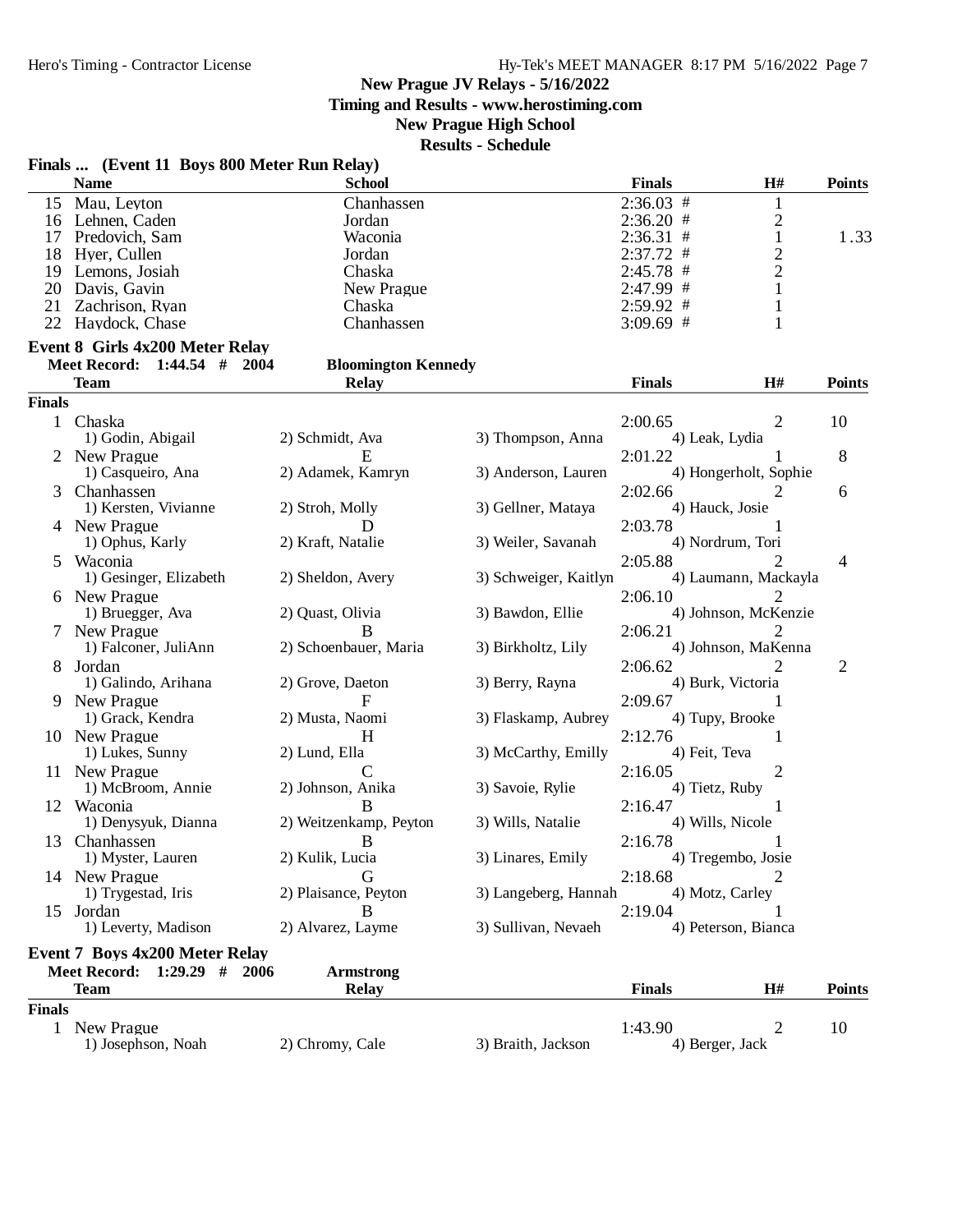## Hero's Timing - Contractor License Hy-Tek's MEET MANAGER 8:17 PM 5/16/2022 Page 8

#### **New Prague JV Relays - 5/16/2022**

**Timing and Results - www.herostiming.com**

## **New Prague High School**

#### **Results - Schedule**

|                | <b>Team</b>                                              | <b>Relay</b>              |                      | <b>Finals</b> | $\mathbf{H}$ #      | <b>Points</b>  |
|----------------|----------------------------------------------------------|---------------------------|----------------------|---------------|---------------------|----------------|
| $\overline{2}$ | Chaska                                                   |                           |                      | 1:45.11       | $\overline{2}$      | 8              |
|                | 1) Osborne, Ryker                                        | 2) Tueffel, Cruz          | 3) Stuewe, Evan      |               | 4) Turner, Reese    |                |
| 3              | Jordan                                                   | B                         |                      | 1:47.37       | 2                   | 6              |
|                | 1) Halvorson, Owen                                       | 2) Crary, Aydin           | 3) Salzwedel, Noah   |               | 4) Malek, Lincoln   |                |
|                | 4 Jordan                                                 |                           |                      | 1:51.67       | 2                   |                |
|                | 1) Rasmussen, Brandon                                    | 2) Becker, Vladik         | 3) Lorenz, Cooper    |               | 4) Fritz, Jayden    |                |
| $\mathcal{F}$  | Chanhassen                                               | B                         |                      | 1:53.34       |                     | 4              |
|                | 1) Adams, Alec                                           | 2) Pattanashetty, Nischay | 3) Foshang, Mitchell |               | 4) Ahlness, Jordan  |                |
|                | 6 Waconia                                                | B                         |                      | 1:57.00       |                     | $\overline{2}$ |
|                | 1) Stock, Mason                                          | 2) Thor, Jack             | 3) Sucansky, Frank   |               | 4) Revollo, Anthony |                |
|                | New Prague                                               | $\overline{C}$            |                      | 1:57.05       | 1                   |                |
|                | 1) Juenemann, Jericho                                    | 2) Boulanger, Jake        | 3) Barnes, Cayden    |               | 4) White, Luke      |                |
| 8              | Waconia                                                  |                           |                      | 2:01.20       | 2                   |                |
|                | 1) Doan, Ryan                                            | 2) Dubay, Gabe            | 3) Jager, Jace       |               | 4) Kirkwold, Josh   |                |
|                | New Prague                                               | В                         |                      | 2:09.25       | 2                   |                |
|                | 1) Serrano, Antonio                                      | 2) Pahl, Grant            | 3) Eischens, Maxim   | 4) King, Ryan |                     |                |
|                |                                                          |                           |                      |               |                     |                |
|                | Event 38 Girls 4x100 Meter Relay Soda Pop<br><b>Team</b> |                           |                      | <b>Finals</b> |                     | <b>Points</b>  |
|                |                                                          | <b>Relay</b>              |                      |               |                     |                |
| <b>Finals</b>  |                                                          |                           |                      |               |                     |                |
|                | New Prague                                               |                           |                      | 1:55.53       |                     | 10             |
| $\overline{c}$ | New Prague                                               | D                         |                      | 1:59.57       |                     |                |
| 3              | Waconia                                                  | B                         |                      | 2:19.69       |                     | 8              |
| 4              | Chanhassen                                               |                           |                      | 2:25.28       |                     | 6              |
|                | Waconia                                                  |                           |                      | 2:25.37       |                     |                |
| 6              | New Prague                                               | B                         |                      | 2:45.60       |                     |                |
|                | New Prague                                               | $\mathcal{C}$             |                      | 2:54.07       |                     |                |
|                | Event 39 Boys 4x100 Meter Relay Soda Pop                 |                           |                      |               |                     |                |
|                | <b>Team</b>                                              | <b>Relay</b>              |                      | <b>Finals</b> |                     | <b>Points</b>  |
| <b>Finals</b>  |                                                          |                           |                      |               |                     |                |
|                | New Prague                                               | B                         |                      | 1:20.50       |                     | 10             |
| 2              | New Prague                                               | $\mathcal{C}$             |                      | 1:21.39       |                     |                |
| 3              | Chaska                                                   | $\overline{C}$            |                      | 1:24.32       |                     | 8              |
| 4              | New Prague                                               |                           |                      | 1:28.87       |                     |                |
| 5              | Chaska                                                   | D                         |                      | 1:36.61       |                     |                |
| 6              | Chaska                                                   | E                         |                      | 1:40.43       |                     |                |
|                | Chaska                                                   | B                         |                      | 1:41.41       |                     |                |
| 8              | Chaska                                                   | G                         |                      | 1:41.73       |                     |                |
| 9              | Chaska                                                   | F                         |                      | 1:45.99       |                     |                |
|                | 10 Waconia                                               |                           |                      | 1:52.08       |                     | 6              |
| 11             | Chaska                                                   |                           |                      | 2:17.23       |                     |                |
| 12             | Waconia                                                  | B                         |                      | 2:22.15       |                     |                |
|                | <b>Event 24 Girls High Jump Relay</b>                    |                           |                      |               |                     |                |
|                | Meet Record: 20-00.25 # 2004                             | <b>Minnetonka</b>         |                      |               |                     |                |
|                | <b>Name</b>                                              | <b>School</b>             |                      | <b>Finals</b> |                     | <b>Points</b>  |
|                |                                                          |                           |                      |               |                     |                |
| <b>Finals</b>  |                                                          |                           |                      |               |                     |                |
| 1              | Hongerholt, Sophie                                       | New Prague                |                      | 4-06.00       |                     | 3              |
|                | Culter, Zoe                                              | Chaska                    |                      | 4-03.00       |                     | 3              |

#### **Finals ... (Event 7 Boys 4x200 Meter Relay)**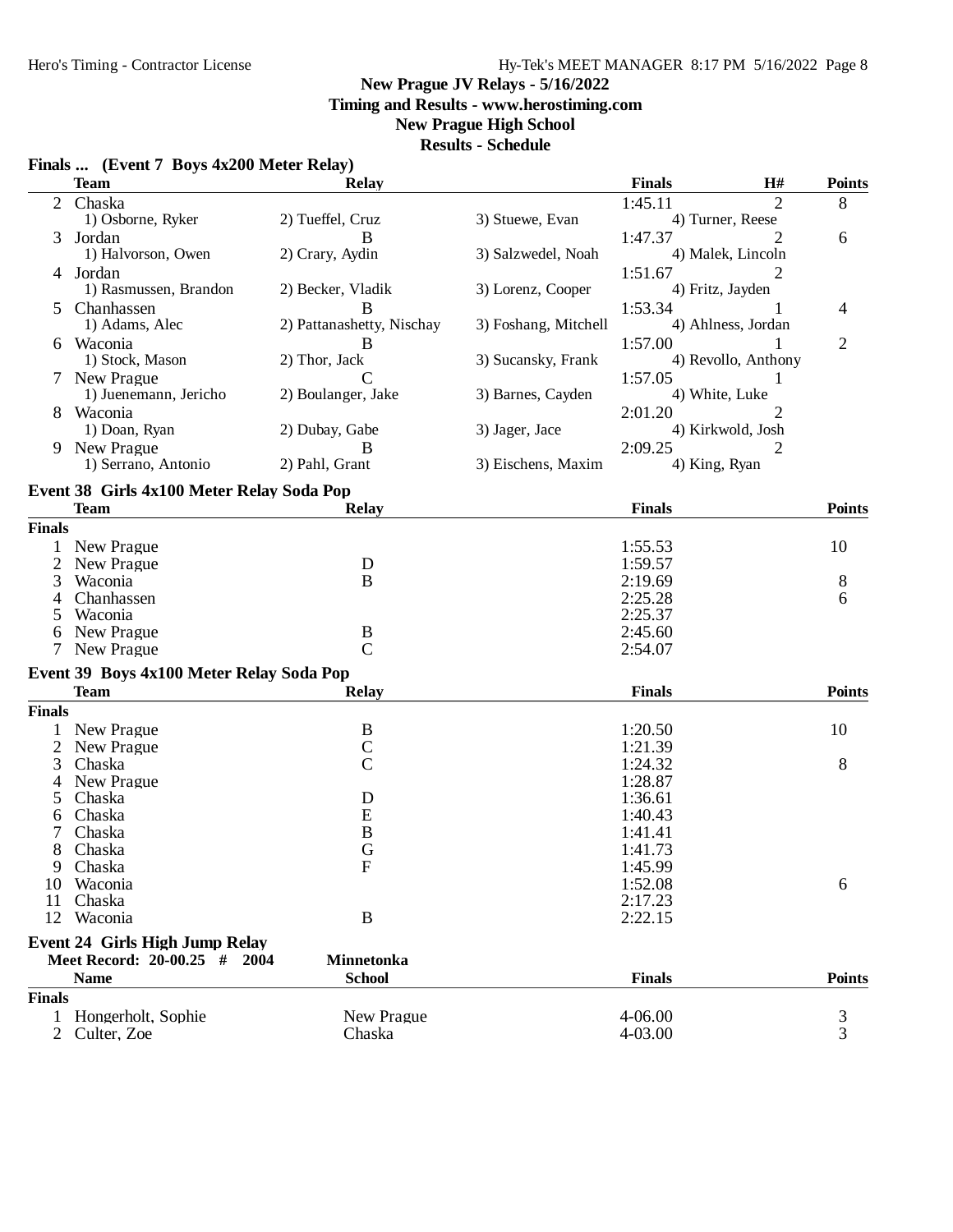**Timing and Results - www.herostiming.com**

## **New Prague High School**

| <b>Name</b>                           | <b>School</b>    | <b>Finals</b> | <b>Points</b>  |
|---------------------------------------|------------------|---------------|----------------|
| 3<br>Nelson, Marci                    | Chaska           | 4-03.00       | 3              |
| Grove, Daeton<br>4                    | Jordan           | 4-00.00       |                |
| Burk, Victoria<br>4                   | Jordan           | 4-00.00       | 223332         |
| Willems, Kaelyn<br>4                  | Chaska           | $4 - 00.00$   |                |
| Schoenbauer, Maria<br>4               | New Prague       | 4-00.00       |                |
| 4<br>Langeberg, Hannah                | New Prague       | 4-00.00       |                |
| 9<br>McBride, Zoe                     | Jordan           | 4-00.00       |                |
| 10<br>Johnson, Ambrie                 | Jordan           | 3-09.00       |                |
| 11<br>Tardia, Maika                   | Chaska           | 3-09.00       |                |
| 11<br>Paulson, Emily                  | Chaska           | $3-09.00$     |                |
| 13<br>Plaisance, Peyton               | New Prague       | 3-09.00       |                |
| 13<br>Buonamassa, Gaia                | Chaska           | 3-09.00       |                |
| Owusu, Abigail                        | Chaska           | <b>NH</b>     |                |
| Godin, Abigail<br>$---$               | Chaska           | <b>NH</b>     |                |
| <b>Event 25 Boys High Jump Relay</b>  |                  |               |                |
| <b>Meet Record:</b><br>$24-04$ # 2004 | <b>Armstrong</b> |               |                |
| <b>Name</b>                           | <b>School</b>    | <b>Finals</b> | <b>Points</b>  |
| Finals                                |                  |               |                |
| Chromy, Cale<br>1                     | New Prague       | 5-06.00       | $\overline{c}$ |
| $\overline{c}$<br>Boonstra, Hunter    | Chaska           | 5-06.00       | 3.33           |
| George, Simon<br>3                    | Chaska           | 5-06.00       | 3.33           |
| 4<br>Paulson, Noah                    | Chaska           | 5-04.00       | 3.33           |
| 5<br>Tetekpor, Dhany                  | Chaska           | 5-04.00       |                |
| Davis, Brayden<br>6                   | Jordan           | 5-04.00       | 2.67           |
| 7<br>Tueffel, Cruz                    | Chaska           | 5-04.00       |                |
| 8<br>Brusseau, Bennett                | New Prague       | 5-00.00       | $\overline{2}$ |
| 8<br>Burnett, Nigel                   | Chaska           | 5-00.00       |                |
| 8<br>Hochschild, Preston              | Jordan           | 5-00.00       | 2.67           |
| Douglas, Jason<br>11                  | Chaska           | 5-00.00       |                |
| 11<br>Meiller, Myles                  | Chaska           | 5-00.00       |                |
| 13<br>Bruggeman, Brody                | Jordan           | 5-00.00       | 2.67           |
| 13<br>Buch, Joel                      | Waconia          | 5-00.00       | 4              |
| 15<br>Salzwedel, Noah                 | Jordan           | 4-09.00       |                |
| 16<br>Boulanger, Jake                 | New Prague       | 4-06.00       | 2              |
| 17<br>Eastman, Kobe                   | Jordan           | 4-06.00       |                |
| Silus, Caden<br>$---$                 | Chaska           | <b>NH</b>     |                |
| Becker, Vladik<br>$\qquad \qquad - -$ | Jordan           | <b>NH</b>     |                |
| <b>Event 26 Girls Long Jump Relay</b> |                  |               |                |
| Meet Record: 69-09 # 2014             | Minnetonka       |               |                |
| <b>Name</b>                           | <b>School</b>    | <b>Finals</b> | <b>Points</b>  |
| <b>Finals</b>                         |                  |               |                |
| Kraft, Natalie<br>1                   | New Prague       | 14-08.00      | 3.33           |
| 2<br>Bawdon, Ellie                    | New Prague       | 14-07.50      | 3.33           |
| 3<br>Johnson, MaKenna                 | New Prague       | 14-07.00      | 3.33           |
| Hughes, Cassidy<br>4                  | Waconia          | 13-10.00      | 2              |
| Stewart, Hannah<br>5                  | New Prague       | 13-08.75      |                |
| Birkholtz, Lily<br>6                  | New Prague       | 13-01.50      |                |
|                                       |                  |               |                |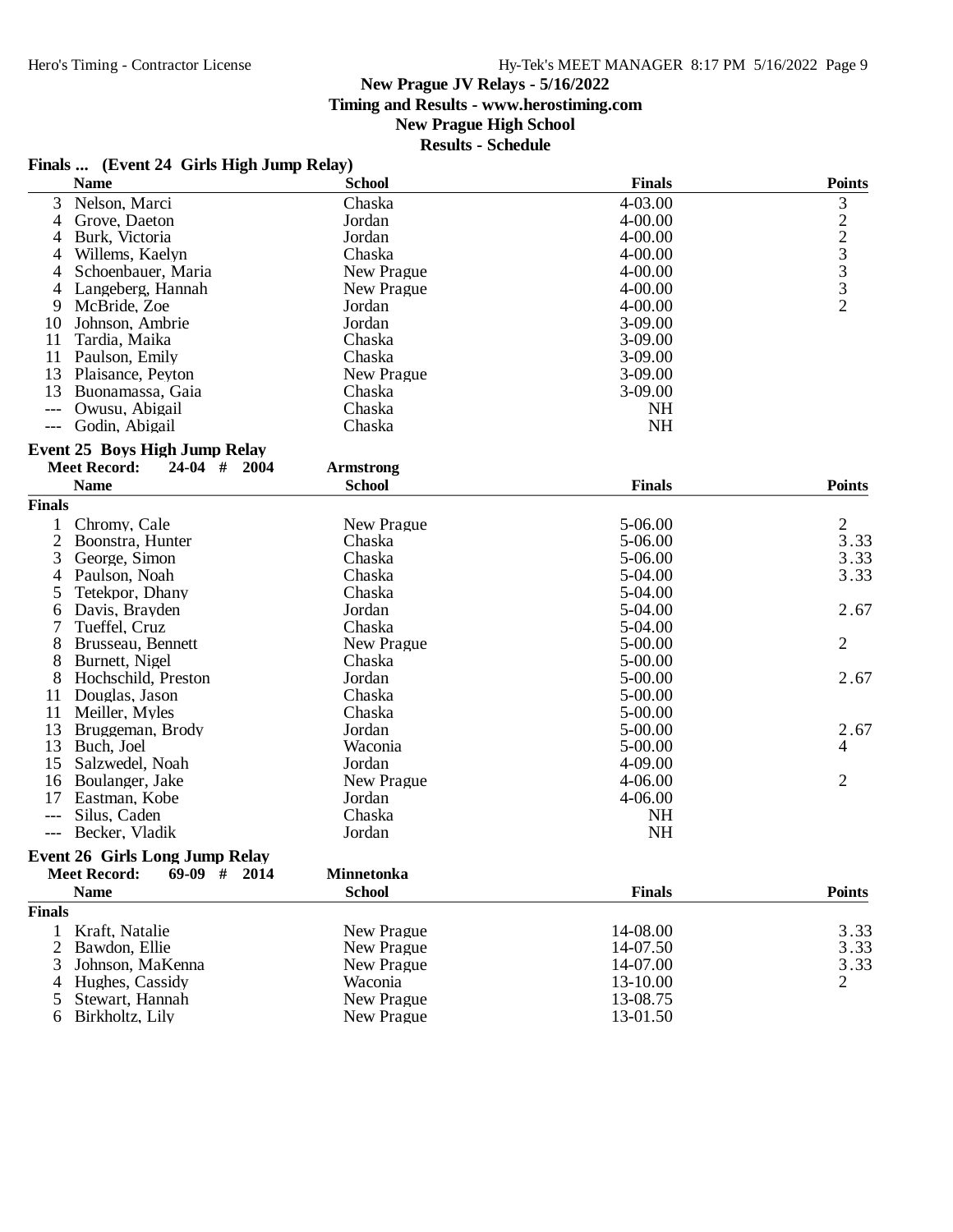**Timing and Results - www.herostiming.com**

## **New Prague High School**

#### **Results - Schedule**

## **Finals ... (Event 26 Girls Long Jump Relay)**

|                | <b>Name</b>                          | <b>School</b>     | <b>Finals</b> | <b>Points</b>  |
|----------------|--------------------------------------|-------------------|---------------|----------------|
| 7              | Winters, Micah                       | Jordan            | 13-01.50      | 2.67           |
| 8              | Debol, Haydin                        | Jordan            | 13-01.25      | 2.67           |
| 9              | Smith, Ashley                        | Waconia           | 12-06.50      | $\overline{2}$ |
| 10             | Nordrum, Tori                        | New Prague        | 12-05.50      |                |
| 11             | Hyatt, Victoria                      | Jordan            | 12-03.75      | 2.67           |
| 12             | Ophus, Karly                         | New Prague        | 12-03.50      |                |
| 13             | Berry, Rayna                         | Jordan            | 12-00.25      |                |
| 14             | Krause, Noelle                       | Jordan            | 11-06.00      |                |
| 15             | Haas, Mallory                        | Waconia           | 11-01.75      | $\overline{2}$ |
| 16             | Schaefer, Amalia                     | Waconia           | 11-01.00      |                |
| 17             | Moger, Kailee                        | Chanhassen        | 11-00.00      | $\overline{2}$ |
| 18             | Dammann, Alyssa                      | Waconia           | 10-09.75      |                |
| 19             | Gesinger, Elizabeth                  | Waconia           | 10-04.50      |                |
| 20             | Jacobs, Nora                         | Chanhassen        | 10-02.50      | $\overline{2}$ |
| 21             | Weiler, Savanah                      | New Prague        | 9-05.25       |                |
|                |                                      |                   |               |                |
|                | <b>Event 27 Boys Long Jump Relay</b> |                   |               |                |
|                | Meet Record: 80-03.50 # 2004         | <b>Minnetonka</b> |               |                |
|                | <b>Name</b>                          | <b>School</b>     | <b>Finals</b> | <b>Points</b>  |
| <b>Finals</b>  |                                      |                   |               |                |
| 1              | Berger, Jack                         | New Prague        | 17-05.00      | 3.33           |
| $\overline{c}$ | Sanmoogan, Dimitri                   | Jordan            | 17-01.00      | $\overline{2}$ |
| 3              | Solheid, Gavin                       | New Prague        | 16-11.00      | 3.33           |
| 4              | Schmidt, Joshua                      | Chaska            | 16-07.00      | 2.67           |
| 5              | Woodgate, Carter                     | New Prague        | 16-06.50      | 3.33           |
| 6              | Eischens, Maxim                      | New Prague        | 16-02.75      |                |
| $\overline{7}$ | Meyer, Quinn                         | Chaska            | 16-02.25      | 2.67           |
| 8              | Stewart, Josh                        | Chaska            | 16-02.25      | 2.67           |
| 9              | Turner, Carson                       | Chaska            | 16-01.50      |                |
| 10             | Wilson, Adam                         | Chaska            | 15-11.25      |                |
| 11             | Burke, Braden                        | Chanhassen        | 15-09.75      | 1.33           |
| 12             | Josephson, Noah                      | New Prague        | 15-08.50      |                |
| 13             | King, Ryan                           | New Prague        | 15-02.25      |                |
| 14             | Barnes, Cayden                       | New Prague        | 15-02.25      |                |
| 15             | Juenemann, Jericho                   | New Prague        | 15-00.75      |                |
| 16             | Fritz, Jayden                        | Jordan            | 14-10.25      |                |
| 17             | Malek, Lincoln                       | Jordan            | 14-06.25      | $\frac{2}{1}$  |
| 18             | Jandro, Logan                        | Waconia           | 14-02.00      |                |
| 19             | Stresnak, Hayden                     | Jordan            | 14-01.75      |                |
| 20             | Serrano, Antonio                     | New Prague        | 14-00.00      |                |
| 21             | Dauwalter, Cullen                    | Chaska            | 13-09.50      |                |
| 22             | Thach, Wade                          | Jordan            | 13-08.75      |                |
| 23             | Gregory, Richard                     | Jordan            | 13-06.50      |                |
| 24             | Fahler, Marshall                     | Chaska            | 13-05.00      |                |
| 25             | Jager, Jace                          | Waconia           | 13-04.50      | 1              |
| 26             | Ahlness, Jordan                      | Chanhassen        | 13-01.00      | 1.33           |
| 27             | Flahaven, Ethan                      | Chanhassen        | 12-11.00      | 1.33           |
| 28             | Langheim, Finnley                    | Jordan            | 12-09.25      |                |
| 29             | Halvorson, Owen                      | Jordan            | 12-08.25      |                |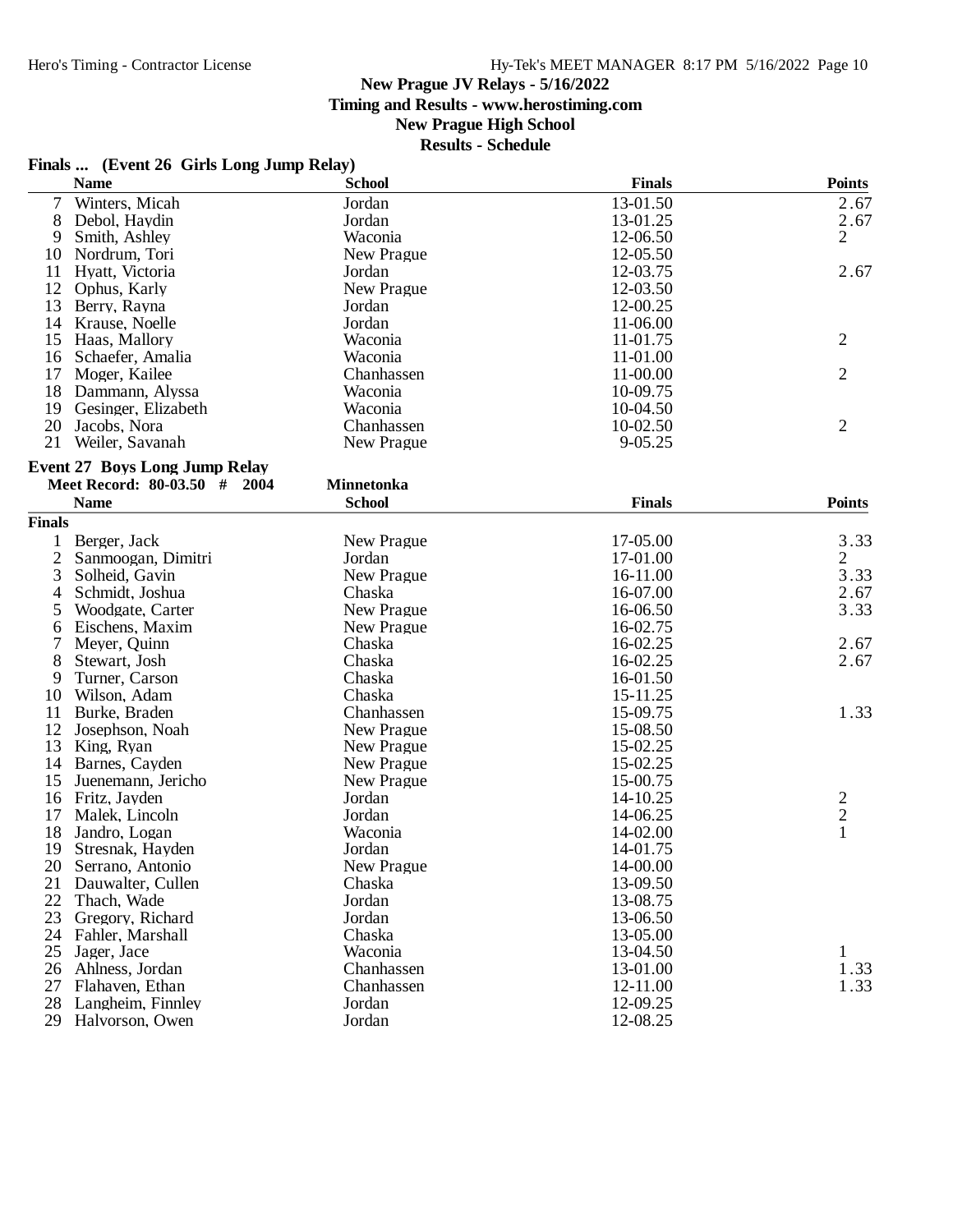**Timing and Results - www.herostiming.com**

## **New Prague High School**

|                | Finals  (Event 27 Boys Long Jump Relay)<br><b>Name</b>                   | <b>School</b>     | <b>Finals</b> | <b>Points</b> |
|----------------|--------------------------------------------------------------------------|-------------------|---------------|---------------|
|                | 30 Pattanashetty, Nischay                                                | Chanhassen        | 10-05.50      |               |
|                | 31 Huntley, Connor                                                       | Chanhassen        | 10-02.00      |               |
|                | 32 Abdullahi, Mohamed                                                    | Chaska            | $9 - 10.00$   |               |
| $---$          | White, Luke                                                              | New Prague        | <b>FOUL</b>   |               |
|                |                                                                          |                   |               |               |
|                | <b>Event 28 Girls Triple Jump Relay</b><br>Meet Record: 147-04.75 # 2014 | <b>Minnetonka</b> |               |               |
|                |                                                                          |                   |               |               |
|                | <b>Name</b>                                                              | <b>School</b>     | <b>Finals</b> | <b>Points</b> |
| <b>Finals</b>  |                                                                          |                   |               |               |
| $\mathbf{1}$   | Hughes, Cassidy                                                          | Waconia           | 29-00.00      | 3.33          |
| 2              | Smith, Ashley                                                            | Waconia           | 28-11.50      | 3.33          |
| 3              | McBride, Zoe                                                             | Jordan            | 27-09.25      | 2.67          |
| 4              | Burk, Victoria                                                           | Jordan            | 27-08.50      | 2.67          |
| 5              | Schaefer, Amalia                                                         | Waconia           | 24-08.50      | 3.33          |
| 6              | Moger, Kailee                                                            | Chanhassen        | 24-05.75      | 6             |
|                | Walkington, Keira                                                        | Jordan            | 24-01.00      | 2.67          |
| $---$          | Haas, Mallory                                                            | Waconia           | <b>FOUL</b>   |               |
|                | <b>Event 29 Boys Triple Jump Relay</b>                                   |                   |               |               |
|                | Meet Record: 166-07.50 # 2009                                            | <b>Minnetonka</b> |               |               |
|                | <b>Name</b>                                                              | <b>School</b>     | <b>Finals</b> | <b>Points</b> |
| <b>Finals</b>  |                                                                          |                   |               |               |
|                | Major, Ian                                                               | Jordan            | 36-04.00      | 2.67          |
| 2              | Brusseau, Bennett                                                        | New Prague        | 36-03.50      | 3.33          |
| 3              | Pahl, Grant                                                              | New Prague        | 35-11.50      | 3.33          |
| 4              | Davis, Brayden                                                           | Jordan            | 35-08.00      | 2.67          |
| 5              | Braith, Jackson                                                          | New Prague        | 35-00.00      | 3.33          |
| 6              | Halvorson, Owen                                                          | Jordan            | 32-05.00      | 2.67          |
|                | Stresnak, Hayden                                                         | Jordan            | 30-03.00      |               |
| 8              | Swift, Charlie                                                           | Waconia           | 28-07.00      | 6             |
| 9              | Langheim, Finnley                                                        | Jordan            | 27-06.50      |               |
| 10             | Menden, Wilson                                                           | Jordan            | 26-10.75      |               |
| 11             | Ortiz, Luis                                                              | Jordan            | 26-07.00      |               |
|                | <b>Event 30 Girls Pole Vault Relay</b>                                   |                   |               |               |
|                | <b>Meet Record:</b><br>$38-03$ # 2005                                    | <b>Minnetonka</b> |               |               |
|                | <b>Name</b>                                                              | <b>School</b>     | <b>Finals</b> | <b>Points</b> |
| <b>Finals</b>  |                                                                          |                   |               |               |
|                | 1 Peterson, Bianca                                                       | Jordan            | 7-06.00       | 2.67          |
| $\overline{2}$ | Thompson, Ella                                                           | Chaska            | 7-00.00       | 3.33          |
| 2              | Kubik, Erin                                                              | Chaska            | 7-00.00       | 3.33          |
| 4              | Laumann, Mackayla                                                        | Waconia           | $6 - 00.00$   | 1.33          |
| 4              | Nelson, Marci                                                            | Chaska            | $6 - 00.00$   | 3.33          |
| 4              | Motz, Carley                                                             | New Prague        | $6 - 00.00$   | 2             |
| 4              | Krause, Noelle                                                           | Jordan            | $6 - 00.00$   | 2.67          |
| 4              | Walkington, Keira                                                        | Jordan            | $6 - 00.00$   | 2.67          |
|                | Barsness, Ava                                                            | New Prague        | $6 - 00.00$   |               |
| 9              | Sheldon, Avery                                                           | Waconia           | 5-00.00       | 2             |
| 10             |                                                                          |                   |               | 1.33          |
|                | 10 Dammann, Alyssa                                                       | Waconia           | 5-00.00       | 1.33          |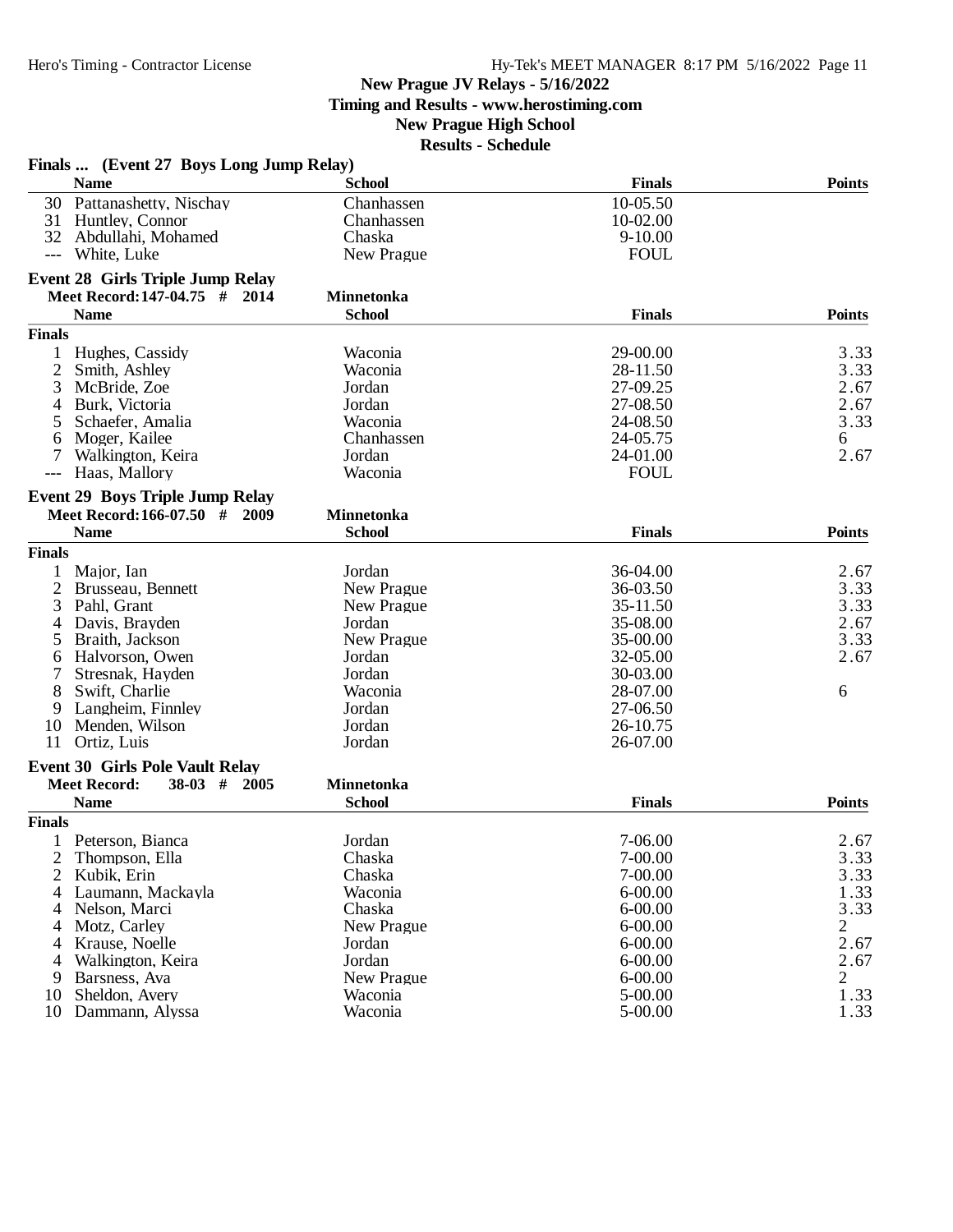**Timing and Results - www.herostiming.com**

# **New Prague High School**

|               | Finals  (Event 30 Girls Pole Vault Relay) |                   |               |                |                |
|---------------|-------------------------------------------|-------------------|---------------|----------------|----------------|
|               | <b>Name</b>                               | <b>School</b>     | <b>Finals</b> |                | <b>Points</b>  |
| 12            | Lund, Ella                                | New Prague        | 5-00.00       |                |                |
| 12            | Tietz, Ruby                               | New Prague        | 5-00.00       |                | 2              |
| 12            | Schiffman, Abigail                        | Jordan            | 5-00.00       |                |                |
| 12            | Ophus, Karly                              | New Prague        | 5-00.00       |                |                |
|               | 16 Pauly, Addison                         | Waconia           | 5-00.00       |                |                |
| 16            | Walsh, Erica                              | New Prague        | 5-00.00       |                |                |
|               | <b>Event 31 Boys Pole Vault Relay</b>     |                   |               |                |                |
|               | <b>Meet Record:</b><br>$50-10$ # 1991     | <b>Minnetonka</b> |               |                |                |
|               | <b>Name</b>                               | <b>School</b>     | <b>Finals</b> |                | <b>Points</b>  |
| <b>Finals</b> |                                           |                   |               |                |                |
|               | Lorenz, Cooper                            | Jordan            | 9-06.00       |                | 3.33           |
| 2             | Malundo, Malaki                           | Jordan            | $9 - 06.00$   |                | 3.33           |
| 2             | McCarthy, Kyle                            | New Prague        | 9-06.00       |                | 2.67           |
| 4             | Bohlsen, Logan                            | Jordan            | 8-06.00       |                | 3.33           |
| 5             | Krull, Dane                               | Chaska            | 8-06.00       |                | 2              |
|               | Eastman, Kobe                             | Jordan            | 8-06.00       |                |                |
| 7             | Long, Jacob                               | Chaska            | 8-00.00       |                | 2              |
| 8             | Serie, Willem                             | New Prague        | 8-00.00       |                | 2.67           |
| 9             | Dresen, Foster                            | New Prague        | 8-00.00       |                | 2.67           |
| 10            | Hyer, Cullen                              | Jordan            | $7 - 00.00$   |                |                |
| 10            | Davis, Gavin                              | New Prague        | $7 - 00.00$   |                |                |
| 12            | Steffen, Charlie                          | Waconia           | 7-00.00       |                |                |
| 13            | Jager, Jace                               | Waconia           | $6 - 00.00$   |                | $\frac{2}{2}$  |
| 13            | Osborne, Ryker                            | Chaska            | $6 - 00.00$   |                |                |
| 15            | Olson, Oden                               | Jordan            | $6 - 00.00$   |                |                |
|               | <b>Event 32 Girls Shot Put Relay</b>      |                   |               |                |                |
|               | <b>Meet Record:</b><br>$146-04$ # 1991    | Lakeville         |               |                |                |
|               | <b>Name</b>                               | <b>School</b>     | <b>Finals</b> | H#             | <b>Points</b>  |
| <b>Finals</b> |                                           |                   |               |                |                |
|               | Medina, Katelyn                           | New Prague        | 26-03.00      | $\overline{c}$ | 2.67           |
| 2             | Tardia, Kiana                             | Chaska            | 25-09.00      | $\overline{c}$ | 3.33           |
| 3             | Borowicz, Savannah                        | Jordan            | 25-05.00      | $\overline{c}$ | $\overline{2}$ |
| 4             | Bigaouette, Isabelle                      | Chaska            | 25-02.75      | $\overline{c}$ | 3.33           |
| 5             | Benati, Iuna                              | Chaska            | 25-02.00      |                | 3.33           |
| 6             | Trygestad, Iris                           | New Prague        | 25-01.00      | $\frac{2}{2}$  | 2.67           |
|               | Griffin Seivers, DeVontasia               | Chaska            | 24-09.50      |                |                |
| 8             | Jirik, Mallory                            | New Prague        | 23-01.50      | 1              | 2.67           |
| 9             | Ambrose, Cedany                           | Waconia           | 23-01.50      | 2              | $\overline{c}$ |
| 10            | Levar, Jaylee                             | Jordan            | 22-09.50      | $\overline{c}$ | $\overline{2}$ |
| 11            | Ausmus, Bella                             | New Prague        | 21-04.50      | $\mathbf{1}$   |                |
| 12            | Robinson, Olivia                          | Jordan            | 21-04.00      |                | 2              |
| 13            | Buesgens, Josephine                       | Jordan            | 20-08.00      | $\frac{2}{2}$  |                |
| 14            | Overgaard, Kirsten                        | New Prague        | 20-04.00      | $\mathbf{1}$   |                |
| 15            | Vandersyde, Olivia                        | Jordan            | 18-10.50      | $\mathbf{1}$   |                |
| 16            | Hegarty, Elizabeth                        | Chanhassen        | 18-09.00      | $\mathbf{1}$   | $\overline{2}$ |
| 17            | Sullivan, Annabella                       | Jordan            | 15-09.50      | $\mathbf{1}$   |                |
| 18            | Kohler, Haileigh                          | Chanhassen        | 14-08.00      | $\mathbf{1}$   | 2              |
|               |                                           |                   |               |                |                |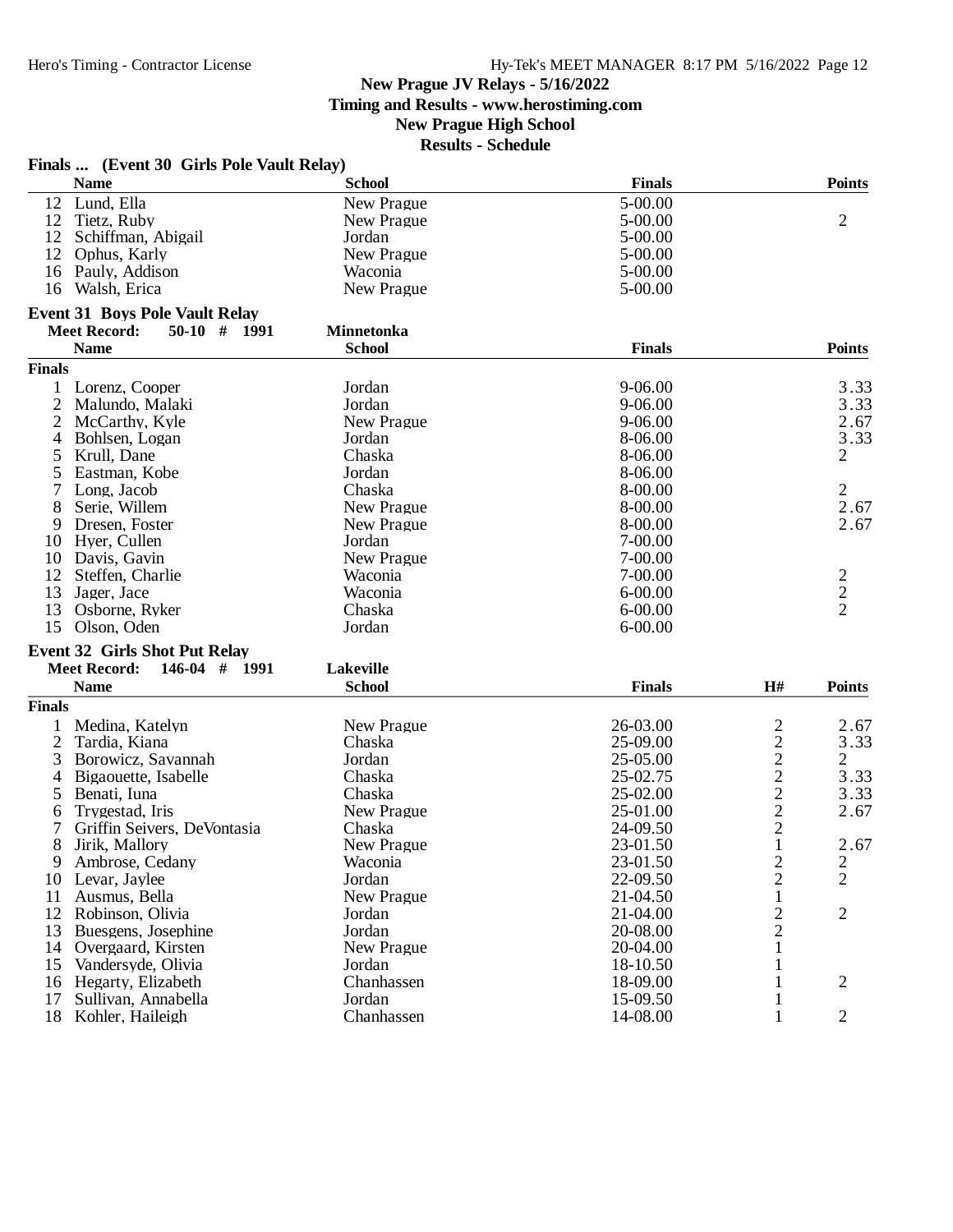#### **New Prague JV Relays - 5/16/2022 Timing and Results - www.herostiming.com New Prague High School Results - Schedule**

# **Event 33 Boys Shot Put Relay**

|                | <b>Meet Record:</b><br>$202-07$ #<br>1991 | Lakeville         |               |                |                |
|----------------|-------------------------------------------|-------------------|---------------|----------------|----------------|
|                | <b>Name</b>                               | <b>School</b>     | <b>Finals</b> | H#             | <b>Points</b>  |
| <b>Finals</b>  |                                           |                   |               |                |                |
| $\mathbf{1}$   | Rector, Kaleb                             | Chaska            | 43-00.00      | 3              | 3.33           |
| $\overline{2}$ | Perkins, Ethan                            | Chaska            | 41-06.00      | 3              | 3.33           |
| 3              | Smalley, Leo                              | Chaska            | 40-07.00      | 3              | 3.33           |
| 4              | Johnson, Thomas                           | New Prague        | 35-08.75      | 3              | 2.67           |
| 5              | Passe, Brydon                             | New Prague        | 35-08.00      | 3              | 2.67           |
| 6              | Gregory, Richard                          | Jordan            | 35-08.00      | 3              | $\overline{c}$ |
| 7              | Gibson, Gabriel                           | Chaska            | 34-03.75      | 3              |                |
| 8              | Peters, Alexander                         | Jordan            | 34-03.00      | 3              | 2              |
| 9              | Mattern, Zach                             | New Prague        | 34-00.00      | 3              | 2.67           |
| 10             | Nelson, Joseph                            | Chanhassen        | 33-10.50      | 3              | 1.33           |
| 11             | Hiebert, Peter                            | Chanhassen        | 33-07.00      | $\overline{c}$ | 1.33           |
| 12             | Doran, Cael                               | New Prague        | 32-08.00      | $\overline{c}$ |                |
| 13             | Hache', Jakob                             | Jordan            | 31-08.00      |                | $\overline{c}$ |
| 14             | Bibber-Smith, Dalen                       | Chanhassen        | 30-03.00      | $\frac{2}{2}$  | 1.33           |
| 15             | Brecht, Micha                             | Chaska            | 30-01.00      |                |                |
| 16             | Dolan, Josh                               | Jordan            | 29-10.00      |                |                |
| 17             | Pauling, Zachary                          | Chanhassen        | 29-07.00      |                |                |
| 18             | Leatham, William                          | Chanhassen        | 29-07.00      | $\frac{2}{2}$  |                |
| 19             | Rasmussen, Brandon                        | Jordan            | 27-07.00      | $\overline{c}$ |                |
| 20             | Robinson, Nicholas                        | Chaska            | 27-05.00      | $\mathbf{1}$   |                |
| 21             | Crary, Aydin                              | Jordan            | 26-10.00      | $\overline{2}$ |                |
| 22             | Evangelista, Charlie                      | Chanhassen        | 25-11.00      | 1              |                |
| 23             | Gerace, Thomas                            | Chaska            | 25-04.00      | 1              |                |
| 24             | Connolly, Evan                            | Chaska            | 25-02.00      |                |                |
| 25             | Paulsen, Caleb                            | Jordan            | 24-01.00      | $\overline{c}$ |                |
| 26             | Krull, Callen                             | Chaska            | 23-05.00      |                |                |
| 27             | Daoud, Daoud                              | Chaska            | 22-11.00      |                |                |
| 28             | Lor, Aiden                                | Chaska            | 20-11.00      | 1              |                |
| 29             | Lee, Cohen                                | Chanhassen        | 19-03.00      | $\mathbf{1}$   |                |
| 30             | Nelson, Charles                           | Chaska            | 18-09.00      | 1              |                |
|                | <b>Event 34 Girls Discus Throw Relay</b>  |                   |               |                |                |
|                | Meet Record: 429-09.50 # 1986             | <b>Minnetonka</b> |               |                |                |
|                | <b>Name</b>                               | <b>School</b>     | <b>Finals</b> | H#             | <b>Points</b>  |
| <b>Finals</b>  |                                           |                   |               |                |                |
| 1              | Griffin Seivers, DeVontasia               | Chaska            | 83-07         | $\overline{c}$ | 3.33           |
| $\overline{c}$ | Tardia, Kiana                             | Chaska            | 80-11         |                | 3.33           |
| 3              | Levar, Jaylee                             | Jordan            | 75-00         | $\frac{2}{1}$  | 2.67           |
| 4              | Borowicz, Savannah                        | Jordan            | 74-04         |                | 2.67           |
| 5              | Medina, Katelyn                           | New Prague        | 73-03         |                | $\overline{2}$ |
| 6              | Benati, Iuna                              | Chaska            | 72-08         |                | 3.33           |
| 7              | Plaisance, Peyton                         | New Prague        | 71-07         |                | 2              |
| 8              | Buesgens, Josephine                       | Jordan            | 68-11         |                | 2.67           |
| 9              | Vandersyde, Olivia                        | Jordan            | 67-00         |                |                |
| 10             | Ambrose, Cedany                           | Waconia           | 65-09         | 222222         | $\overline{2}$ |
| 11             | Overgaard, Kirsten                        | New Prague        | 64-06         | $\overline{2}$ | $\overline{2}$ |
|                |                                           |                   |               |                |                |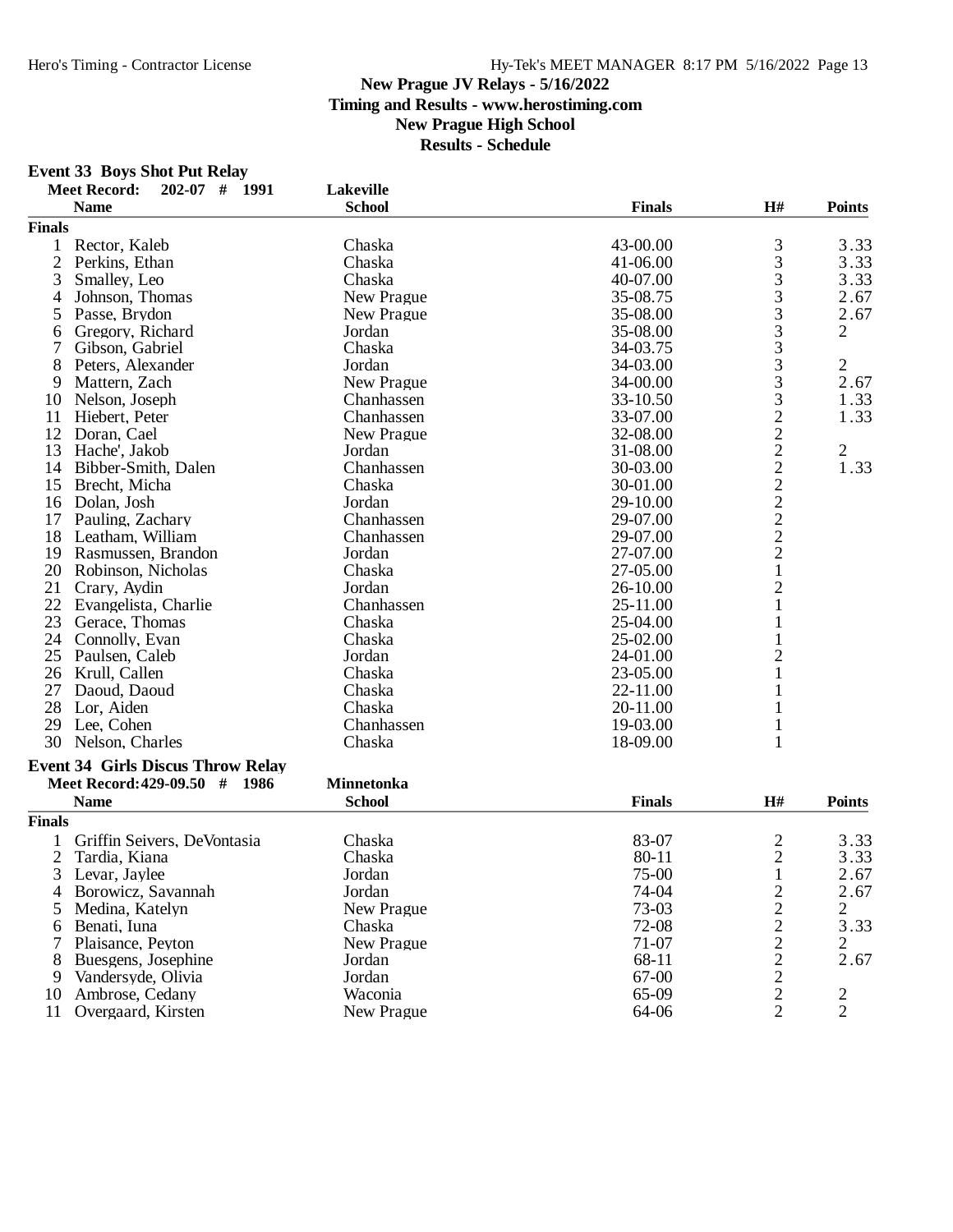**Timing and Results - www.herostiming.com**

## **New Prague High School**

**Results - Schedule**

|  |  | Finals  (Event 34 Girls Discus Throw Relay) |  |  |
|--|--|---------------------------------------------|--|--|
|--|--|---------------------------------------------|--|--|

|                | <b>Name</b>                             | <b>School</b>     | <b>Finals</b> | H#             | <b>Points</b>  |
|----------------|-----------------------------------------|-------------------|---------------|----------------|----------------|
|                | 12 Ausmus, Bella                        | New Prague        | $61-05$       | $\overline{2}$ |                |
| 13             | Jirik, Mallory                          | New Prague        | 57-05         | $\mathbf{1}$   |                |
| 14             | Alvarez, Layme                          | Jordan            | 57-02         | $\mathbf{1}$   |                |
| 15             | Bigaouette, Isabelle                    | Chaska            | 53-09         | $\overline{c}$ |                |
| 16             | Trygestad, Iris                         | New Prague        | 53-07         | 1              |                |
|                | 17 Frey, Jocelyn                        | Chaska            | 52-04         | 1              |                |
| 18             | Robinson, Olivia                        | Jordan            | $48 - 10$     | 1              |                |
| 19             | Kohler, Haileigh                        | Chanhassen        | $47 - 03$     | 1              | 1.33           |
| 20             | Chua, Natalie                           | Chanhassen        | 46-07         | $\mathbf{1}$   | 1.33           |
|                | 21 Hegarty, Elizabeth                   | Chanhassen        | 44-09         | $\overline{2}$ | 1.33           |
|                | <b>Event 35 Boys Discus Throw Relay</b> |                   |               |                |                |
|                | <b>Meet Record:</b><br>571-00 # 1993    | <b>Minnetonka</b> |               |                |                |
|                | <b>Name</b>                             | <b>School</b>     | <b>Finals</b> | H#             | <b>Points</b>  |
| <b>Finals</b>  |                                         |                   |               |                |                |
| $\mathbf{1}$   | Rector, Kaleb                           | Chaska            | 114-05        | 3              | 3.33           |
| $\mathfrak{2}$ | Smalley, Leo                            | Chaska            | 112-06        | 3              | 3.33           |
| 3              | Perkins, Ethan                          | Chaska            | 111-04        | 3              | 3.33           |
| 4              | Brecht, Micha                           | Chaska            | $90 - 05$     | 3              |                |
| 5              | Gibson, Gabriel                         | Chaska            | $90 - 05$     | 3              |                |
| 6              | Gregory, Richard                        | Jordan            | 87-00         | 3              | $\overline{c}$ |
| 7              | Passe, Brydon                           | New Prague        | 85-04         | 3              | 2.67           |
| 8              | Dolan, Josh                             | Jordan            | 81-09         | $\overline{c}$ | $\overline{2}$ |
| 9              | Doran, Cael                             | New Prague        | 81-00         | $\overline{c}$ | 2.67           |
| 10             | Johnson, Thomas                         | New Prague        | 80-00         | $\overline{c}$ | 2.67           |
| 11             | Hiebert, Peter                          | Chanhassen        | 77-08         | 3              | 1.33           |
| 12             | Pauling, Zachary                        | Chanhassen        | 77-01         | $\overline{c}$ | 1.33           |
|                | 13 Peters, Alexander                    | Jordan            | $75 - 11$     | 3              | 2              |
|                | 14 Krull, Callen                        | Chaska            | 75-06         | $\mathbf{1}$   |                |
| 15             | Leatham, William                        | Chanhassen        | $75-03$       | $\overline{2}$ | 1.33           |
|                | 16 Mattern, Zach                        | New Prague        | $74-10$       | $\overline{c}$ |                |
| 17             | Hache', Jakob                           | Jordan            | 74-09         | $\overline{c}$ |                |
| 18             | Nelson, Joseph                          | Chanhassen        | 72-09         | $\overline{c}$ |                |
|                | 19 Robinson, Nicholas                   | Chaska            | 69-02         | $\mathbf{1}$   |                |
|                | 20 Evangelista, Charlie                 | Chanhassen        | 68-11         | $\mathbf{1}$   |                |
| 21             | Bibber-Smith, Dalen                     | Chanhassen        | 67-01         | $\overline{c}$ |                |
| 22             | Paulsen, Caleb                          | Jordan            | 65-09         |                |                |
| 23             | Rasmussen, Brandon                      | Jordan            | $62 - 05$     | $\frac{2}{2}$  |                |
| 24             | Crary, Aydin                            | Jordan            | 62-01         | $\overline{2}$ |                |
| 25             | Connolly, Evan                          | Chaska            | 61-02         | $\mathbf{1}$   |                |
|                | 26 Lor, Aiden                           | Chaska            | $60 - 05$     | 1              |                |
| 27             | Ingram, Patrick                         | Chaska            | 58-11         | 1              |                |
| 28             | Daoud, Daoud                            | Chaska            | 54-09         | 1              |                |
| 29             | Gerace, Thomas                          | Chaska            | 53-07         | $\mathbf{1}$   |                |
| 30             | Lee, Cohen                              | Chanhassen        | 45-07         | $\mathbf{1}$   |                |
| 31             |                                         | Chaska            | $43 - 05$     | $\mathbf{1}$   |                |
|                | Nelson, Charles                         |                   |               |                |                |

Women - Team Rankings - 15 Events Scored